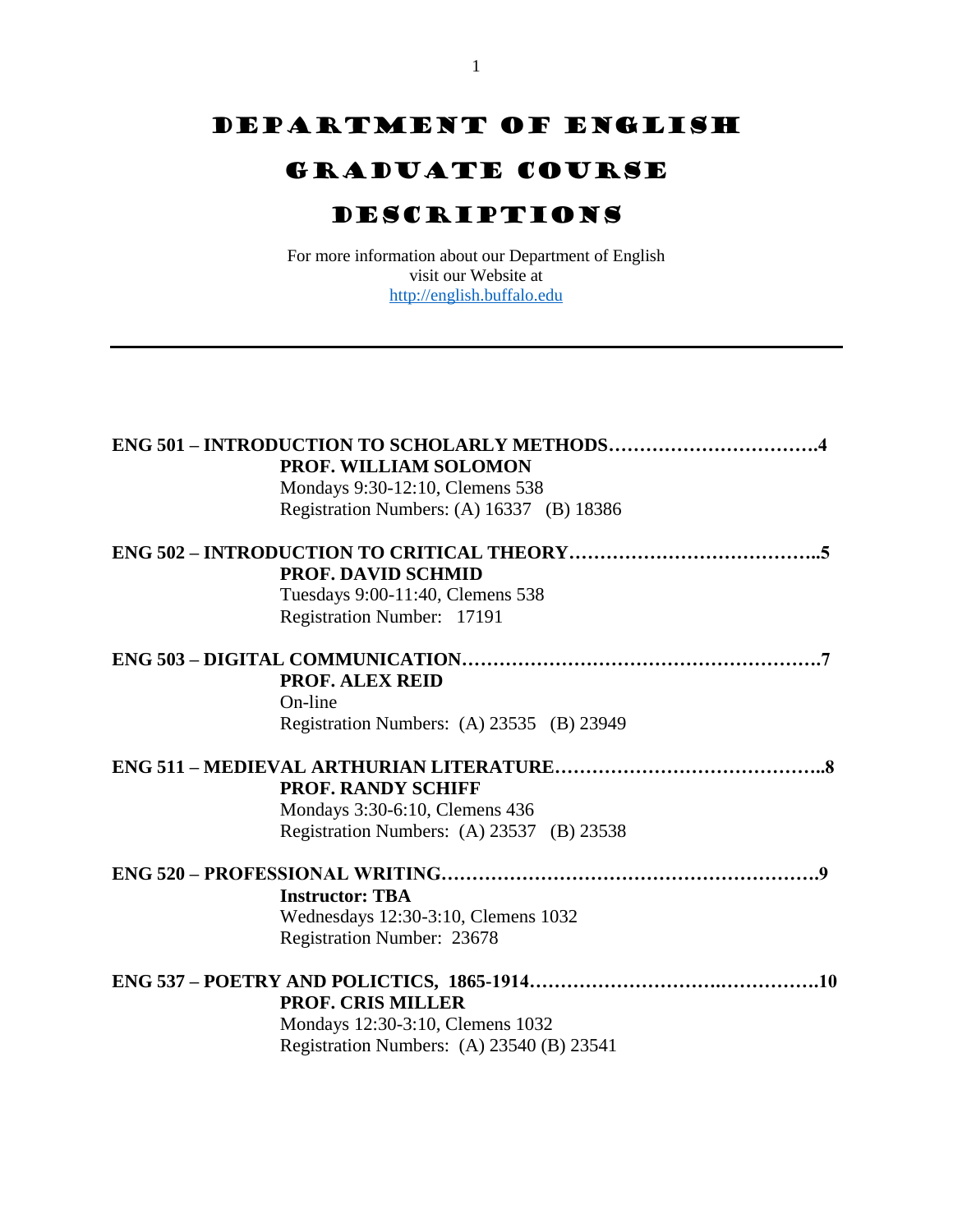| ENG 547 - FALL CREATIVE WRITNG FICTION COLLOQUIUM11<br>PROF. DIMITRI ANASTASOPOULOS |
|-------------------------------------------------------------------------------------|
| Tuesdays 7:00-9:40, Clemens 1032                                                    |
| Registration Number: 19198                                                          |
|                                                                                     |
| ENG 549 - CREATIVE WRITING POETRY WORKSHOP AND COLLOQUIUM11                         |
| <b>PROF. MYUNG MI KIM</b>                                                           |
| Tuesdays 7:00-9:40, Clemens 538                                                     |
| Registration Number: 19199                                                          |
|                                                                                     |
| PROF. STEPHEN McCAFFERY                                                             |
| Wednesdays 12:30-3:10, Clemens 538                                                  |
| Registration Numbers: (A) 20100 (B) 20101                                           |
|                                                                                     |
|                                                                                     |
| PROF. TANYA SHILINA-CONTE                                                           |
| Thursdays 4:00-6:40, CFA 112                                                        |
| Registration Numbers: (A) 22428 (B) 22433                                           |
|                                                                                     |
| PROF. JASON MAXWELL                                                                 |
| Wednesdays 3:30-6:10, Clemens 1032                                                  |
| Registration Number: 20380                                                          |
|                                                                                     |
| <b>PROF. KENNETH DAUBER</b>                                                         |
| Thursdays 12:30-3:10. Clemens 1033                                                  |
| Registration Numbers: (A) 21933 (B) 21934                                           |
|                                                                                     |
| <b>ENG 610 - HISTORIES OF THE FUTURE:</b>                                           |
| ON SHAKESPEARE AND THINKING AHEAD17                                                 |
| PROF. CARLA MAZZIO                                                                  |
| Tuesdays 3:30-610, Clemens 436                                                      |
| Registration Numbers: (A) 23542 (B) 23543                                           |
|                                                                                     |
| PROF. ELIZABETH MAZZOLINI                                                           |
| Tuesdays 12:30-3:10, Clemens 1032                                                   |
| Registration Numbers: (A) 23544 (B) 23545                                           |
|                                                                                     |
| <b>PROF. STEVEN MILLER</b>                                                          |
| Fridays 12:30-3:10, Clemens 1032                                                    |
| Registration Numbers: (A) 23546 (B) 23547                                           |
|                                                                                     |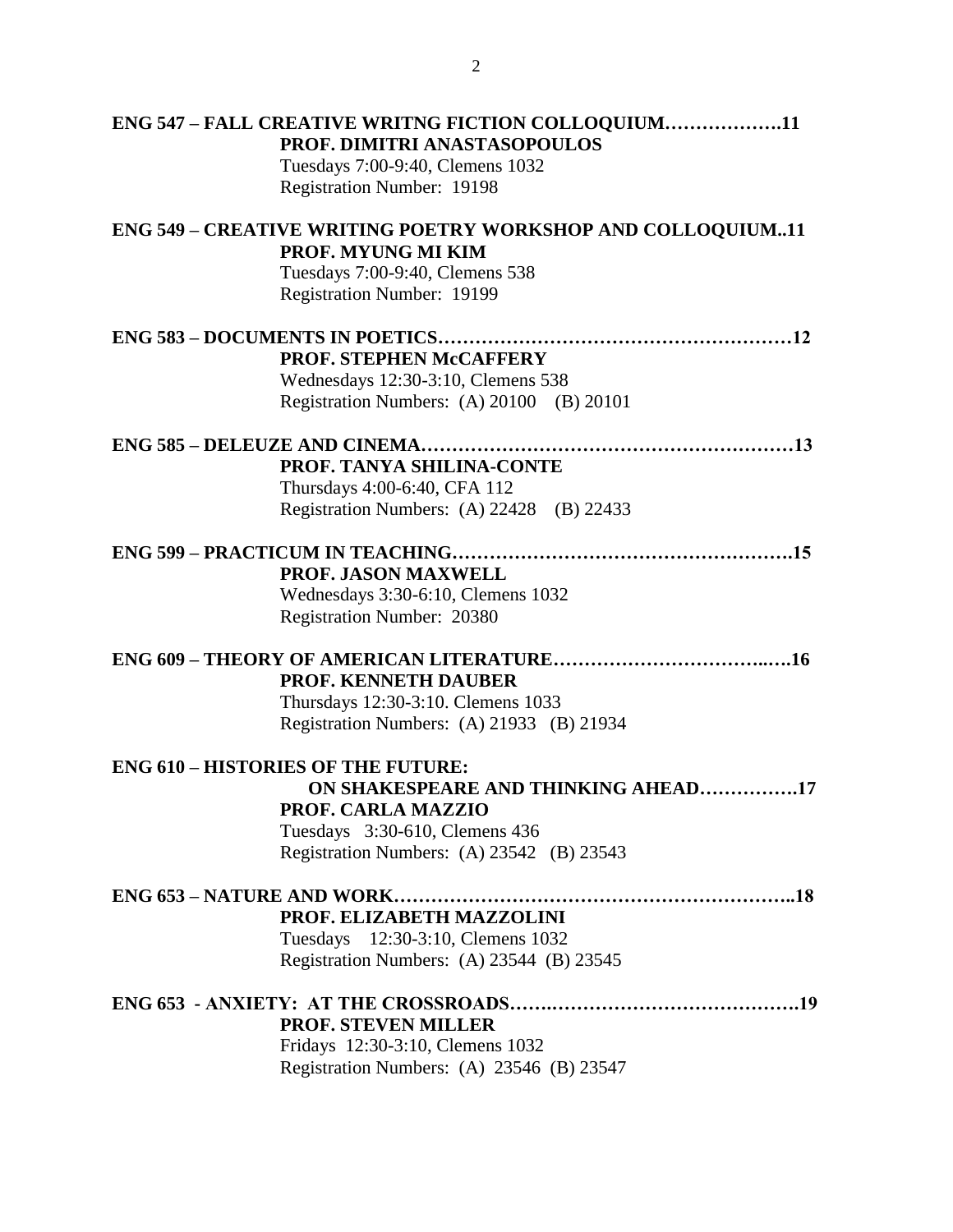## **ENG 690 – HOAX WORKSHOP: Alternate Facts, Fictional Awareness & the Information Wars (a Seminar-Workshop on Narrative Theory & Performative Language)…………..20**

**PROF. CHRISTINA MILLETTI** Wednesdays 7:00-9:40, Clemens 538 Registration Numbers: (A) 21935) (B) 21936

| <b>PROF. RUTH MACK</b>            |  |
|-----------------------------------|--|
| Tuesdays 12:30-3:10, Clemens 538  |  |
| Registration Number: 24011        |  |
|                                   |  |
| <b>PROF. JOSEPH VALENTE</b>       |  |
| Thursdays 3:30-6:10, Clemens 1032 |  |

Registration Number: 24012

**SPRING 2019……………………………………………………………………………………………..22**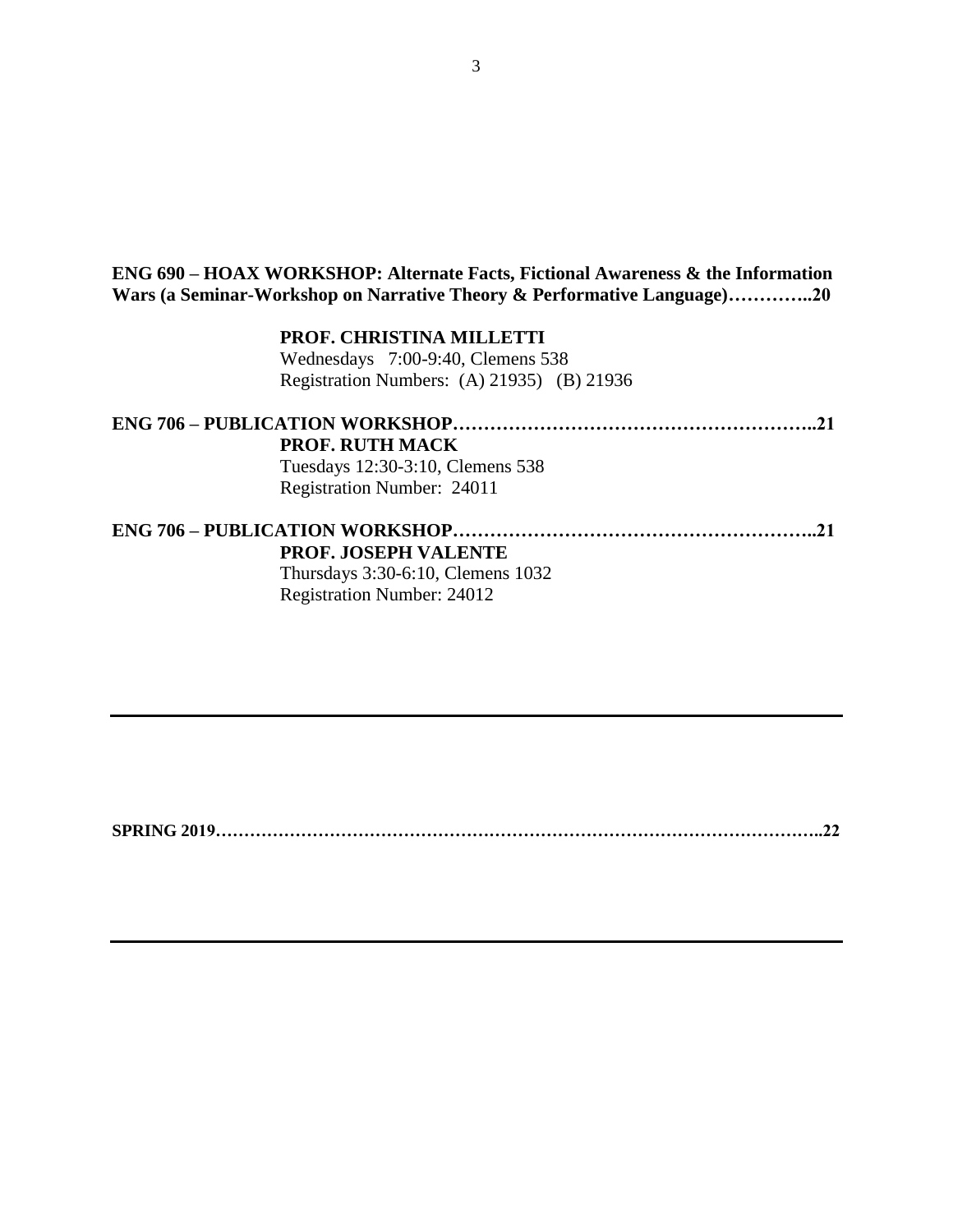## **ENG 501 – INTRODUCTION TO SCHOLARLY METHODS PROF. WILLIAM SOLOMON** Mondays 9:30-12:10, Clemens 538 Registration Numbers: (A) 16337 (B) 18386

All new students in the English Department's Masters Program are required to take English 501, which is designated *Introduction to Scholarly Methods*. Doctoral students are also welcome to take this course as its main concern is relevant to all of us: How do you write compelling and engaging academic prose? Why is the professionalization of academic writing often accused of being dull? And for whom do we write when we write an academic essay?

The course is methodological—a composition course at the graduate level—but is also polemical. We will discuss challenging issues that do not have easy answers: Should academic writing be clear or difficult? What is the case that each side makes in defending a distinct academic stylistics? We will read Wayne Booth's *The Craft of Research*, in addition to Helen Sword's *Stylish Academic Writing* (Harvard 2012) and Jonathan Culler and Kevin Lamb's collection *Just Being Difficult: Academic Writing in the Public Arena* (Stanford 2003).

The writing will involve various genres: an annotated bibliography, a conference proposal, a conference paper, and finally a seminar paper. The latter will be synergistic, in that the seminar paper will develop from one of your other seminars and we will work on the assignment in our course. The final paper, in other words, will serve a dual purpose. It will satisfy the final requirement for our seminar as well as for your other intensive seminar.

This course is divided into two sections, A and B, which have different formats: the A section is a conventional seminar, whereas the B section does not have a common meeting time, but instead consists credit-hours to give first-year M.A. students full-time status. (Full-time students can enroll ion the A section on-line, and they will automatically be enrolled in the B section.).

All new M.A. Program students must enroll in the A section, and full-time students should also enroll in the B section. **But** it is not mandatory to enroll in the B section. Some students prefer to use those three credits toward an extensive graduate seminar.

English 501 A is intended to enhance our familiarity and faculty with the kinds of questions literary scholars ask today and their strategies for answering them. We will study various critical approaches and gain a grounding in research methods.

**(Please note that while the A and B sections of this course can count toward your eight-semester requirement for the M.A. and while the A section is required for all new M.A. students, neither the A nor the B section of this course counts toward the four intensive seminars required for the degree.)**

~ ~ ~ ~ ~ ~ ~ ~ ~ ~ ~ ~ ~ ~ ~ ~ ~ ~ ~ ~ ~ ~ ~ ~ ~ ~ ~ ~ ~ ~ ~ ~ ~ ~ ~ ~ ~ ~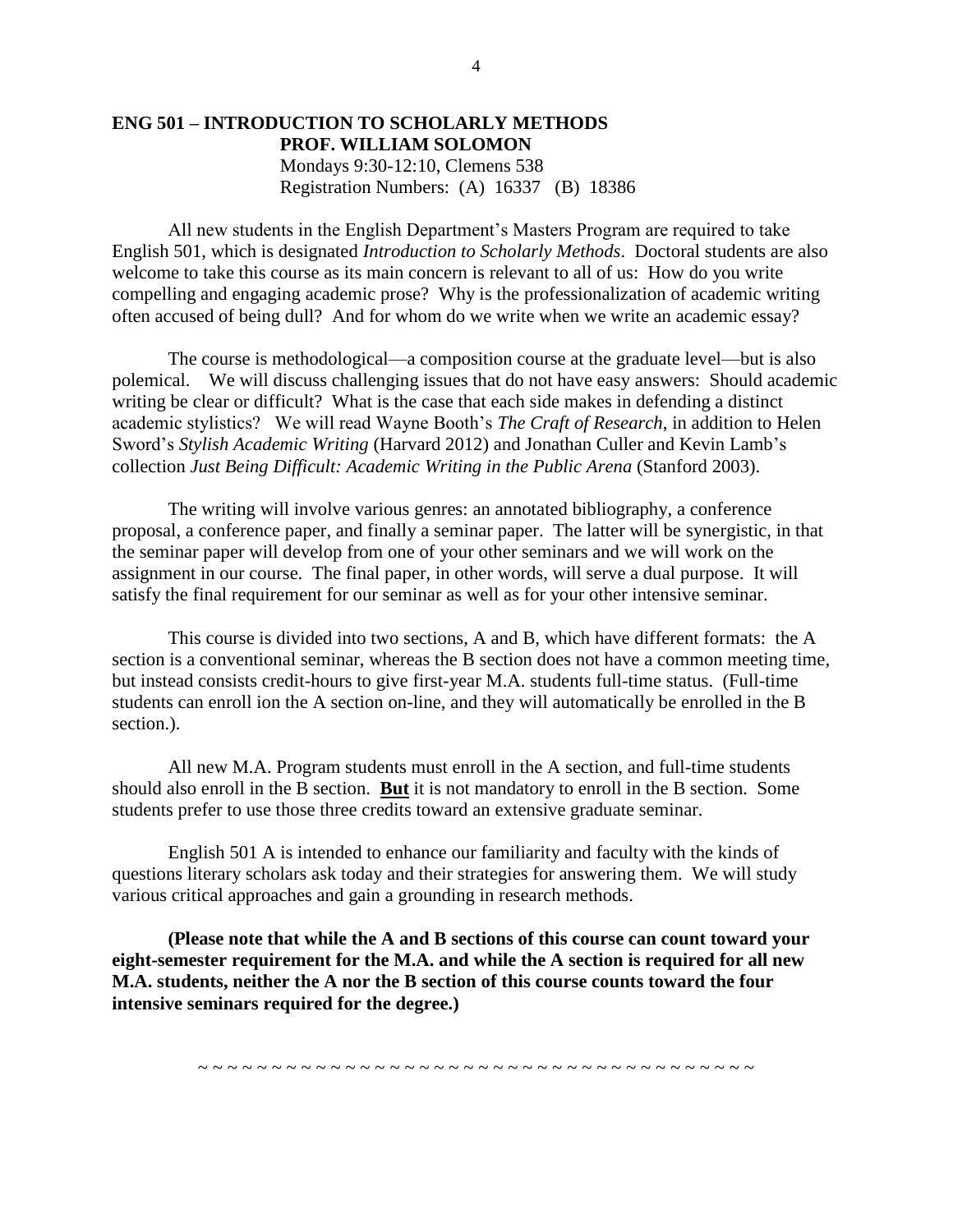### **ENG 502 – INTRODUCTION TO CRITICAL THEORFY PROF. DAVID SCHMID**

Tuesdays 9:00- 11:40, Clemens 538 Registration Number: 17191

English 502 is a survey class that is designed to introduce you to 20th- and 21st-century critical and cultural theory. Proceeding chronologically, we'll discuss (in an necessarily cursory and incomplete way) the major schools of literary criticism and theory, including formalism, structuralism, semiotics, psychoanalysis, feminism, post-structuralism, gender and race theory, reception theory, new historicism, cultural studies, queer theory, postcolonial criticism, and deconstruction, among others. We will study some of the foundational concepts, methodologies, and texts of these various schools of thought, and we will also apply various theoretical approaches to the reading of literature, film, television, music, and other forms of cultural expression. By the end of the class, you will be able to use a variety of theoretical approaches accurately, selectively, and effectively as you undertake advanced graduate level study.

## **Required Texts**

Terry Eagleton, *Literary Theory: An Introduction* (3rd Edition, 2008)

All other readings will be provided by the instructor and will include (but will not be limited to) the following:

Louis Althusser, "Ideology and Ideological State Apparatuses." Gloria Anzaldua, "Borderlands/La Frontera: The New Mestiza." Roland Barthes, "The Death of the Author." Roland Barthes, "The World of Wrestling." Walter Benjamin, "The Work of Art in the Age of Mechanical Reproduction." Homi Bhabha, "The Other Question: Stereotype, discrimination and the discourse of colonialism." Cleanth Brooks, "My Credo." Judith Butler, "Imitation and Gender Insubordination." Barbara Christian, "The Race For Theory." Hélène Cixous, "The Laugh of the Medusa." Cathy Cohen – "Punks, Bulldaggers, and Welfare Queens: The Radical Potential of Queer Politics?" Lennard J. Davis, "Disability, Normality, and Power." Michael Denning, "Waiting for Lefty." Jacques Derrida, "Structure, Sign and Play in the Discourse of the Human Sciences." Ferdinand de Saussure, "Course in General Linguistics." T.S. Eliot, 'Tradition and the Individual Talent." Frantz Fanon, "The Negro and Psychopathology."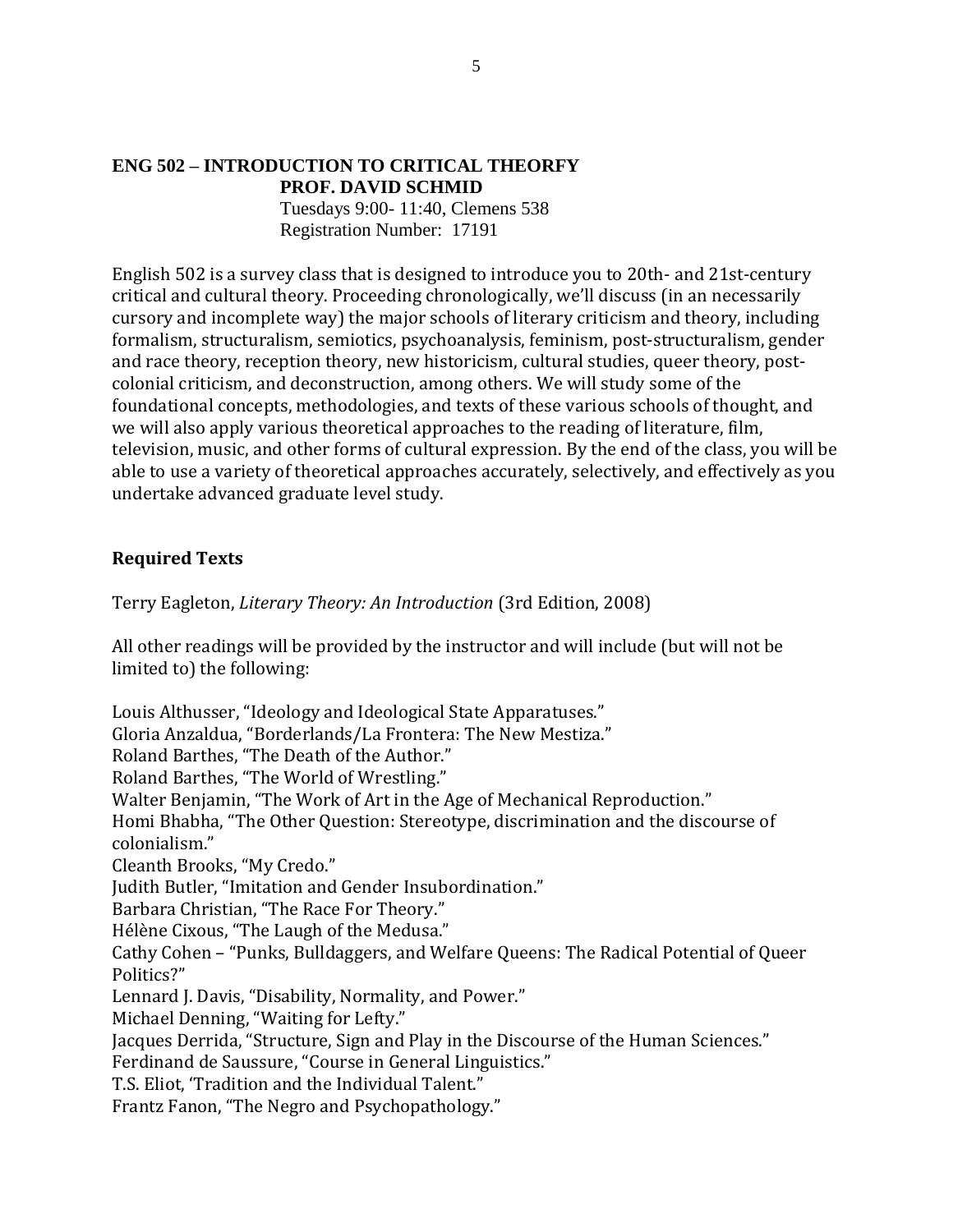Stanley Fish, "Is There a Text in This Class?" Michel Foucault, "What Is An Author?" Sigmund Freud, "The Dream-Work." Sigmund Freud, "The 'Uncanny.'" Paul Gilroy, "The Black Atlantic as a Counterculture of Modernity." Antonio Gramsci, "Hegemony." Judith Halberstam, "Female Masculinity." Stuart Hall, "Cultural Studies and Its Theoretical Legacies." Stuart Hall, "What is this 'Black' in Black Popular Culture?" bell hooks, "Power to the Pussy: We Don't Wannabe Dicks in Drag." Max Horkheimer and Theodor Adorno, "The Culture Industry as Mass Deception." Wolfgang Iser, "The Rudiments of a Theory of Aesthetic Response." Roman Jakobson, "Two Aspects of Language and Two Types of Aphasic Disturbance." Fredric Jameson, "Postmodernism, or the Cultural Logic of Late Capitalism." Isaac Julien, "Black Is, Black Ain't: Notes on De-Essentializing Black Identities." Jacques Lacan, "The mirror stage as formative of the function of the I as revealed in psychoanalytic experience." F.R. Leavis, "Poetry and the Modern World." Claude Lévi-Strauss, "The Structural Study of Myth." Audre Lorde, "The Master's Tools Will Never Dismantle the Master's House." Karl Marx, "The German Ideology." Meaghan Morris, "Banality in Cultural Studies." Laura Mulvey, "Visual Pleasure and Narrative Cinema." Edward Said, "Introduction" to *Orientalism*. Eve Kosofsky Sedgwick, "Introduction: Axiomatic." Viktor Shklovsky, "Art As Technique." Gayatri Spivak, "Can the Subaltern Speak?" Raymond Williams, "Culture is Ordinary." Raymond Williams, "Base and Superstructure in Marxist Cultural Theory."

## **Requirements**

Weekly reading responses Midterm paper Final research paper

> **~ ~ ~ ~ ~ ~ ~ ~ ~ ~ ~ ~ ~ ~ ~ ~ ~ ~ ~ ~ ~ ~ ~ ~ ~ ~ ~ ~ ~ ~ ~ ~ ~ ~ ~ ~ ~ ~ ~ ~**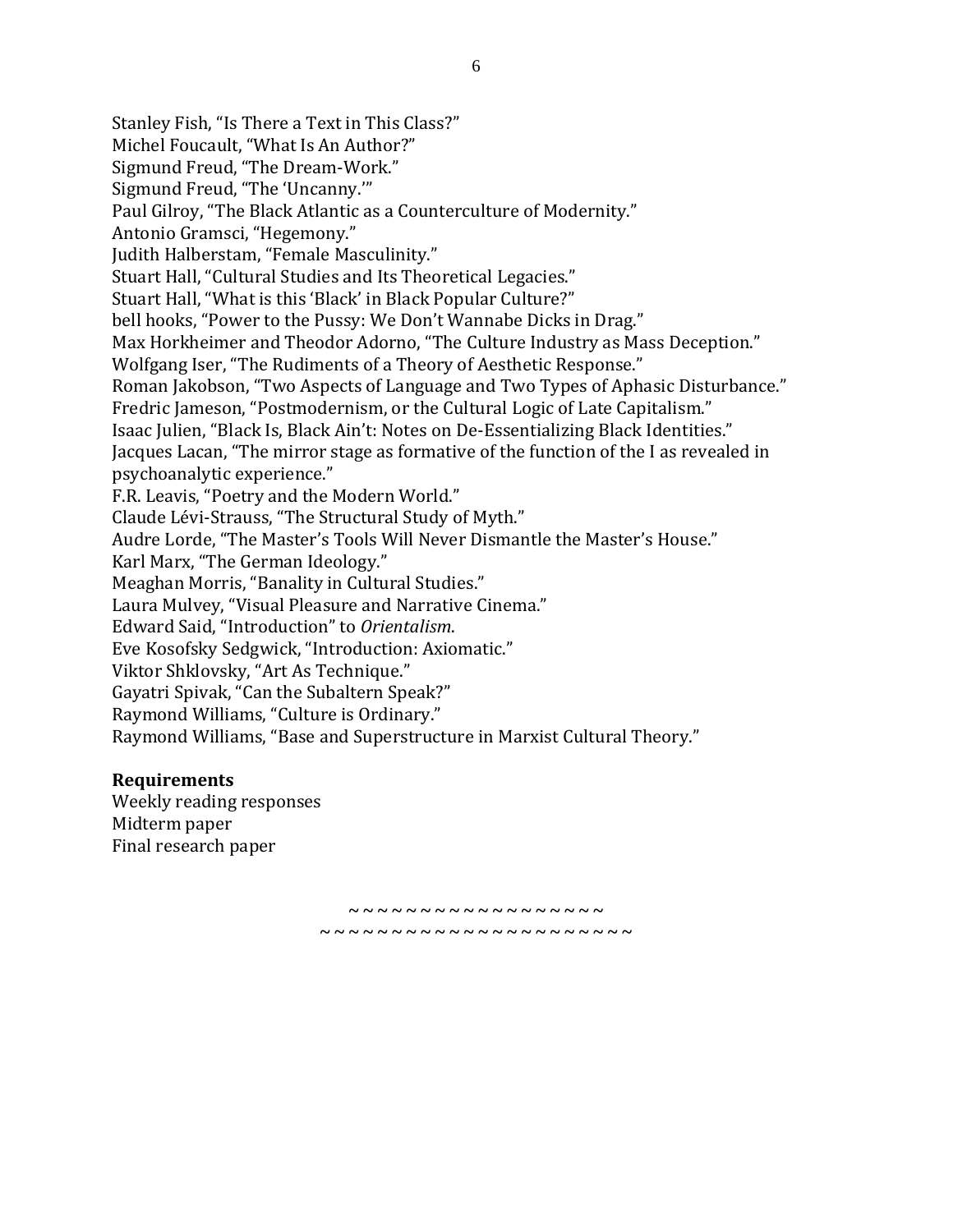## **ENG 503 – DIGITAL COMMUNICATION PROF. ALEX REID** On-line Registration Numbers: (A) 23535 (B) 23949

This course provides a practical and scholarly introduction to the fields of professional, technical, and digital communication. We will discuss research in professional and technical communication, particularly as the scholarship might be implemented in the workplace. The course will also explore theories and practices related to the design and composition of professional-technical genres including concepts of visual communication and rhetoric, user experience design, and multimodal composing. Students will have the opportunity to experiment with a variety of tools, and students in the intensive section will select a particular tool to investigate in greater depth. A provisional syllabus for the course is available at profalexreid.com/teaching.

This course is part of our new graduate certificate in Professional Writing and Digital Communication. The 4-course certificate is designed to be of interest to three groups of students: those interested in pursuing careers in professional or technical writing; those entering STEM professions who recognize the value of improving their communication skills; and those pursuing academic careers with a primary or secondary interest in the study and teaching of rhetoric. This class is a version of the one required course, with the other three selected from a menu of options (which allows the certificate to be of use of a wide range of students). Please email me [\(areid@buffalo.edu\)](mailto:areid@buffalo.edu) for more information and about the certificate.

> **~ ~ ~ ~ ~ ~ ~ ~ ~ ~ ~ ~ ~ ~ ~ ~ ~ ~ ~ ~ ~ ~ ~ ~ ~ ~ ~ ~ ~ ~ ~ ~ ~ ~ ~ ~ ~ ~ ~**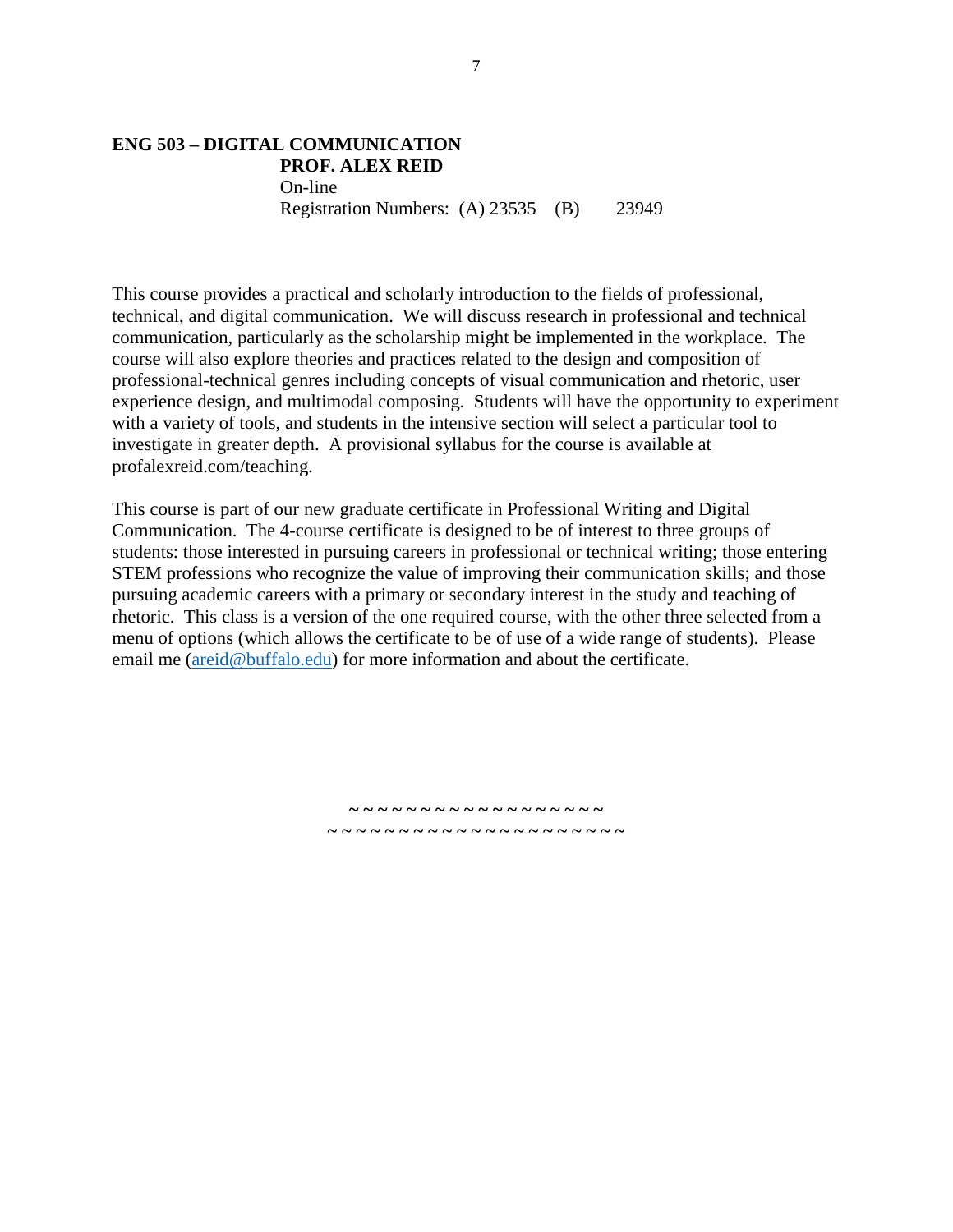## **ENG 511 – MEDIEVAL ARTHURIAN LITERATURE PROF. RANDY SCHIFF** Mondays 3:30-6:10, Clemens 436 Registration Numbers: (A) 23537 (B) 23538

Our course will consist of a survey of medieval Arthurian literary works, coupled with a range of theoretical readings that will enrich our engagement with these materials. As Arthurian myth is a trans-European phenomenon that illuminates the cultural values and ethnic and proto-nationalist fantasies of various societies, our literary survey will be comparative. We will focus on works from three primary traditions: the foundational Latin work of Geoffrey of Monmouth (in translation), which launched Arthurian myth as an imperialist, tragic, and ethno-historical origin story that was thoroughly disseminated across Europe; translations of key Old French romances and *lais* (e.g., by Chrétien de Troyes, Marie de France, and the Vulgate Cycle), which provided key models of romance and offered such subjects as the courtly love between Lancelot and Guinevere and the Grail-quest as virally spreading literary themes; and Middle English poems (e.g., *Gawain* romances, the Alliterative *Morte Arthure,* and Malory's *Morte Arthure*), in which English poets negotiate questions of class, ethnicity, and nation by appropriating earlier, mostly French, material (some Middle English works will be read in translation). In order to frame Arthurian literature according to contemporary concerns, our theoretical survey will include, besides medievalist literary criticism, general theoretical arguments pertaining to post colonialism, nationalism, theories of ethnicity and race, gender theory, and reception studies.

All seminar participants will be required to provide one oral presentation and to produce a 250- 500 word abstract of a literary critical argument that engages with Arthurian literature; students taking the course intensively will be required to write a seminar paper of 17-25 pages.

> **~ ~ ~ ~ ~ ~ ~ ~ ~ ~ ~ ~ ~ ~ ~ ~ ~ ~ ~ ~ ~ ~ ~ ~ ~ ~ ~ ~ ~ ~ ~ ~ ~ ~ ~ ~ ~ ~ ~ ~ ~ ~ ~ ~ ~ ~ ~ ~ ~ ~ ~ ~ ~**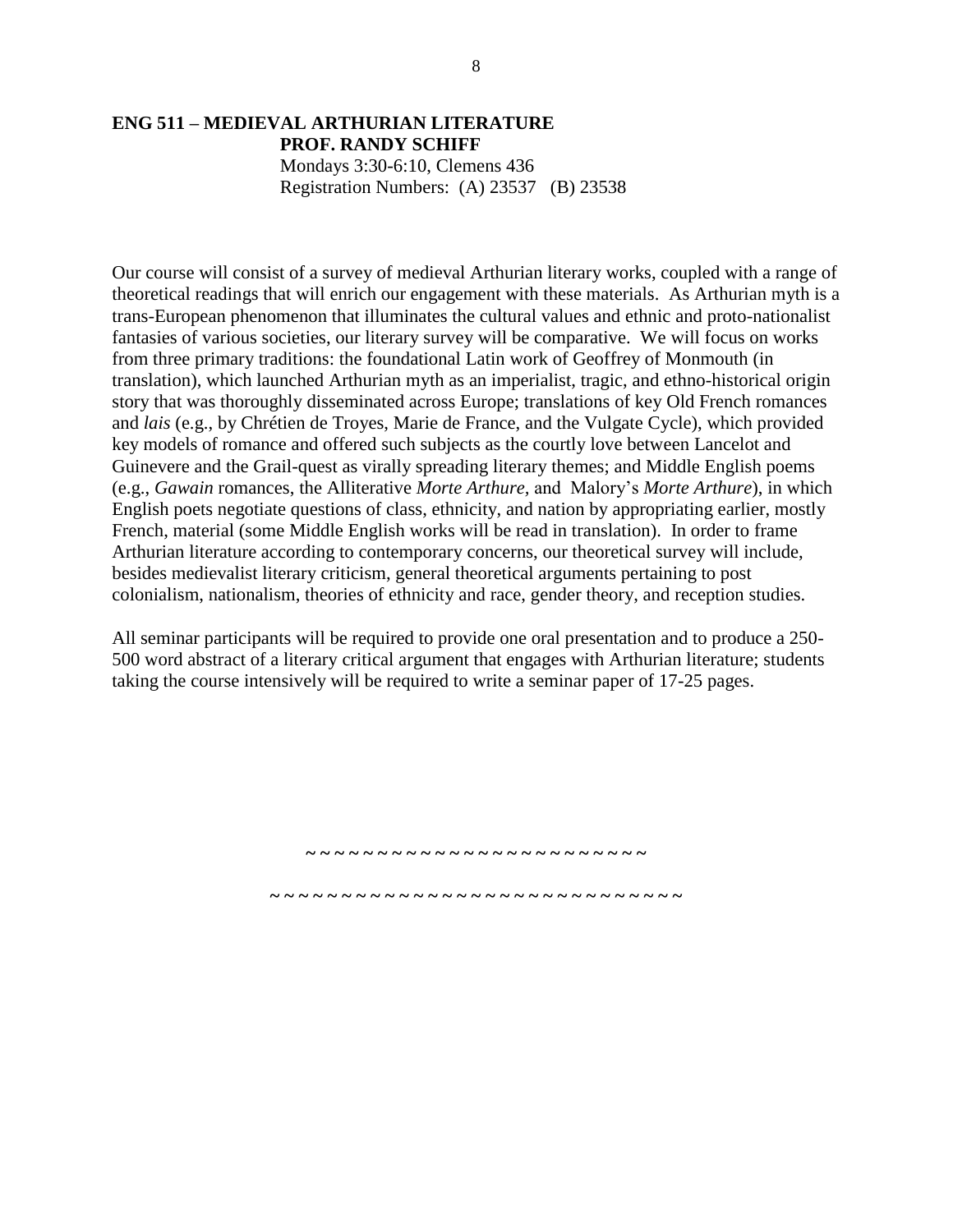#### **ENG 520 – PROFESSIONAL WRITING**

## **Instructor: TBA**

Wednesdays 12:30-3:10, Clemens 1032 Registration Number: 23678

This course introduces students to professional writing .practices and genres as they operate across a range of workplaces, focusing primarily on communications with clients, consumers, and the general public rather than internal workplace communication. The course addresses a number of key features of professional writing including crafting messages across multiple media, writing for a global audience, and collaborating in a distributed, online work environment. Students will become familiar with research in professional writing and research methods as they become useful to practitioners.

**ENG 520** satisfies a requirement for the Graduate Certificate in Professional Writing and Digital Communication. Students with questions about this course or the certificate should contact Professor Alex Reid, [areid@buffalo.edu.](mailto:areid@buffalo.edu)

> **~ ~ ~ ~ ~ ~ ~ ~ ~ ~ ~ ~ ~ ~ ~ ~ ~ ~ ~ ~ ~ ~ ~ ~ ~ ~ ~ ~ ~ ~ ~ ~ ~ ~ ~ ~ ~ ~ ~ ~ ~ ~**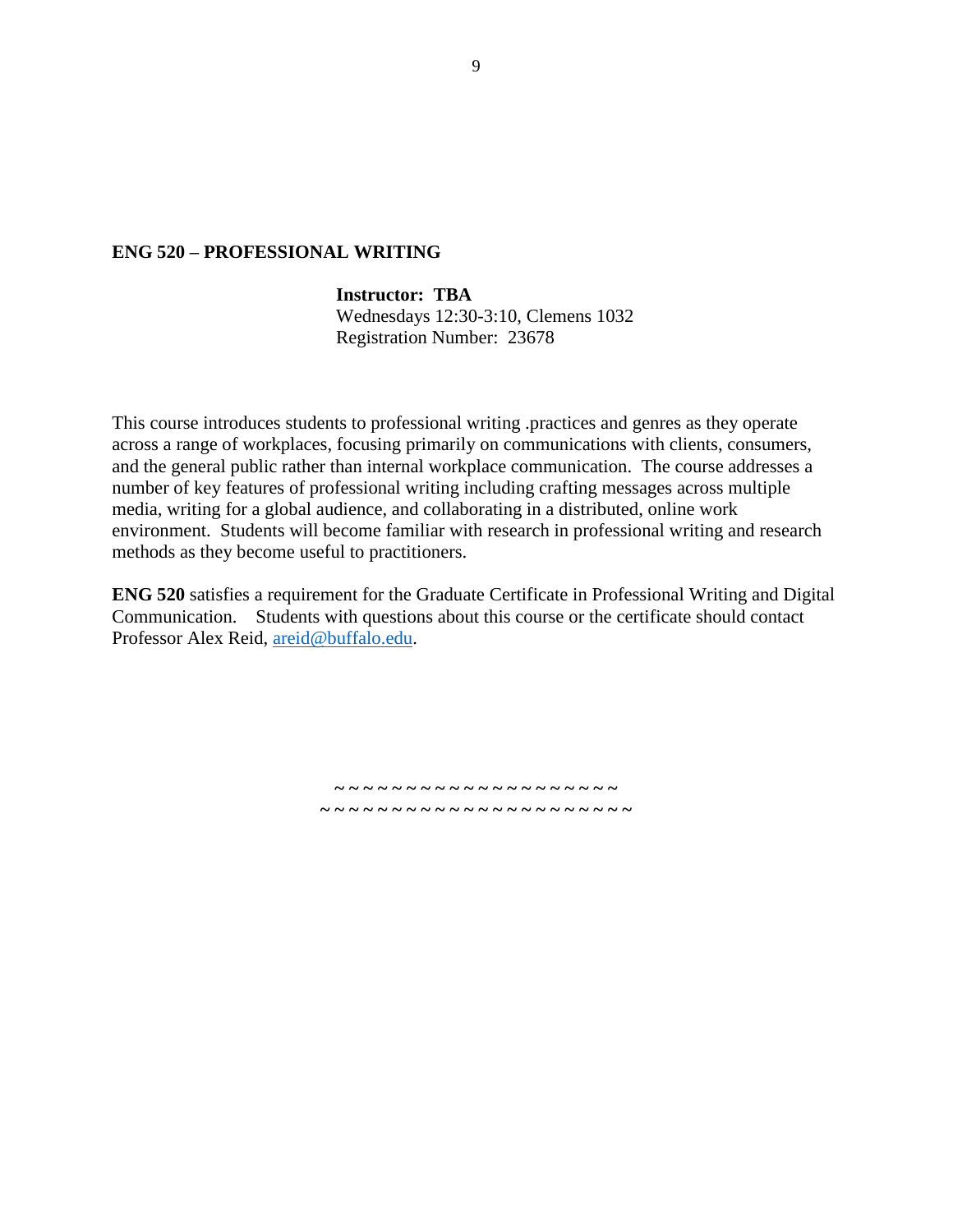#### **ENG 537 – POETRY AND POLITICS, 1865-1914**

#### **PROF. CRISTANNE MILLER**

Mondays 12:30-3:10, Clemens 1032 Registration Numbers: (A) 23540(B) 23541

This seminar asks what effect the American Civil War had on the genre of poetry, looking briefly at poetry written before and during the war, and then with greater intensity at poems written between 1865 and 1914. Ralph Waldo Emerson, Walt Whitman, and others defined with great power and persuasiveness the potential of a national poetic before the war. Whitman, in particular, not only proclaimed that "the United States themselves are essentially the greatest poem" but that to the extent that you follow his directives ("This is what you shall do"), the reader also becomes a poem in his or her own "very flesh," down to "the lashes of your eyes and in every motion and joint of your body" (1855 Preface). The Civil War disrupts this ebullient concept of a "united" States, and poetry written both during and after the war manifests that disruption. Emily Dickinson and Herman Melville write at length in response to the war— Dickinson writing nearly two-thirds of her total poetic production between 1861 and 1865 and Melville publishing a book of verse on the war started in 1865. Why do no poets emerge following the war that posterity has judged to be great until the rise of modernism in the early twentieth century? We will look at how late nineteenth-century poets grapple with cultural, national, and generic crises in their verse. Do they turn to realism? Nostalgia? Descriptive detail? And what do these patterns mean, for individual poets, for poetry as a genre, and for understanding the beginnings of modernism? We will consider these and other questions through reading primary work by male and female poets and by Caucasian, African American, and Japanese (American) poets, writing from urban and rural areas, and voicing perspectives characterizing both the North and South.

Students in the seminar will be required to work intensely on a single poet, of their choice. In addition to Whitman, Melville; and Dickinson, all students will read work by Frances Harper, Sarah Piatt, Henry Timrod, Sidney Lanier, Emma Lazarus, Paul Laurence Dunbar, Alice Dunbar Nelson, Yone Noguchi, and Stephen Crane. As context for the focus on poetry and this generation's attempt to construct a workable poetics, we will read Theodor Adorno on the relation of lyric poetry to cultural crisis, various authors on the politics of nostalgia, some historical work on the Civil War and Reconstruction periods, and some critical synopses of late nineteenth-century American poetry and culture—including parts of Louis Menand's *The Metaphysical Club*; Mary Loeffelholz's *From School to Salon*, Angela Sorby's *Schoolroom Poets*, Shira Wolosky's *Poetry and Public Discourse: American Poetry 1855-1200*, and Cody Marrs' *Nineteenth-Century American Literature and the Long Civil War*. While the focus of the course is quite specific in its location in the United States, the methodology and questions we will pursue might provide a model for students thinking about the intersection of genre (particularly poetry) with cultural studies in any period of great social unrest or change.

> ~ ~ ~ ~ ~ ~ ~ ~ ~ ~ ~ ~ ~ ~ ~ ~ ~ ~ ~ ~ ~ ~ ~ ~ ~ ~ ~ ~ ~ ~ ~ ~ ~ ~ ~ ~ ~ ~ ~ ~ ~ ~ ~ ~ ~ ~ ~ ~ ~ ~ ~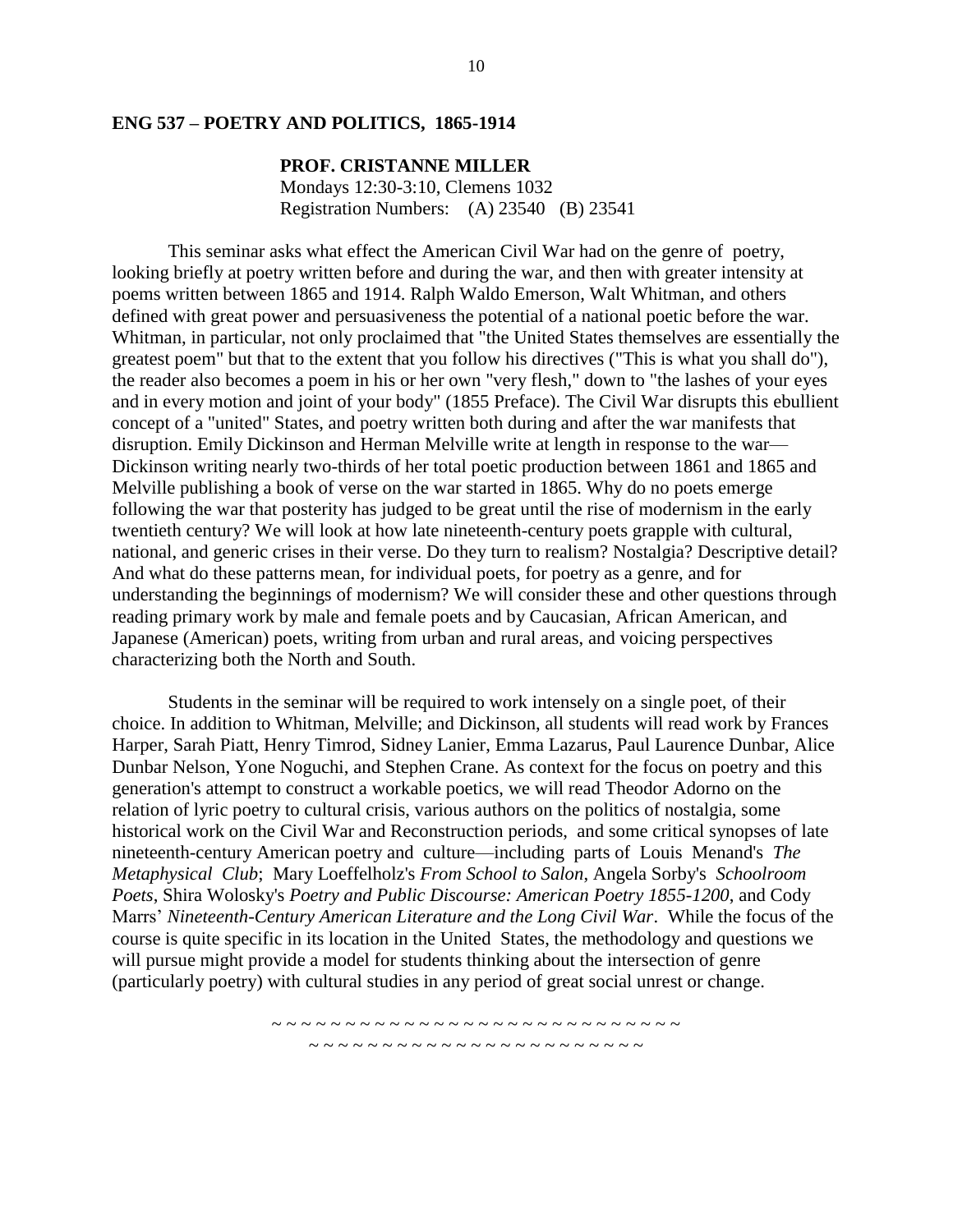## **ENG 547 – FALL CREATIVE WRITING FICTION COLLOQUIUM PROF. DIMITRI ANASTASOPOULOS**

Tuesdays 7:00-9:40, Clemens 1032 Registration Number: 19198

### **ENG 549 – CREATIVE WRITING POETRY WORKSHOP AND COLLOQUIUM**

### **PROF. MYUNG MI KIM**

Tuesdays 7:00-9:40, Clemens 538 Registration Number: 19199

In this unique colloquium course, we will examine a broad array of aesthetic techniques deployed in poetry and fiction in order to explore and reassess questions of genre to which we've become anaesthetized. Specifically, we will think through what function the concept of genre performs, what kinds of writing activity genre allows us to pursue, and how mobilizing the question of genre itself may help writers foster innovative sites of practice.

Predominantly exploratory in nature, the Fall Writing Colloquium is designed to investigate the limits and boundaries of poetry and fiction by negotiating three interrelated spheres of activity: 1) sharing student projects in writing 2) reading a wide range of texts in order to become familiar not only with contemporary writing, but also critical and theoretical concepts that will augment writing practice 3) participating in several Colloquia sessions during which the two sections of the class will meet to prepare for and discuss visits by an exceptional roster of writers: poets, novelists, short story writers, and writers of cross-genre and inter-genre forms.

> **~ ~ ~ ~ ~ ~ ~ ~ ~ ~ ~ ~ ~ ~ ~ ~ ~ ~ ~ ~ ~ ~ ~ ~ ~ ~ ~ ~ ~ ~ ~ ~ ~ ~ ~ ~ ~ ~ ~ ~**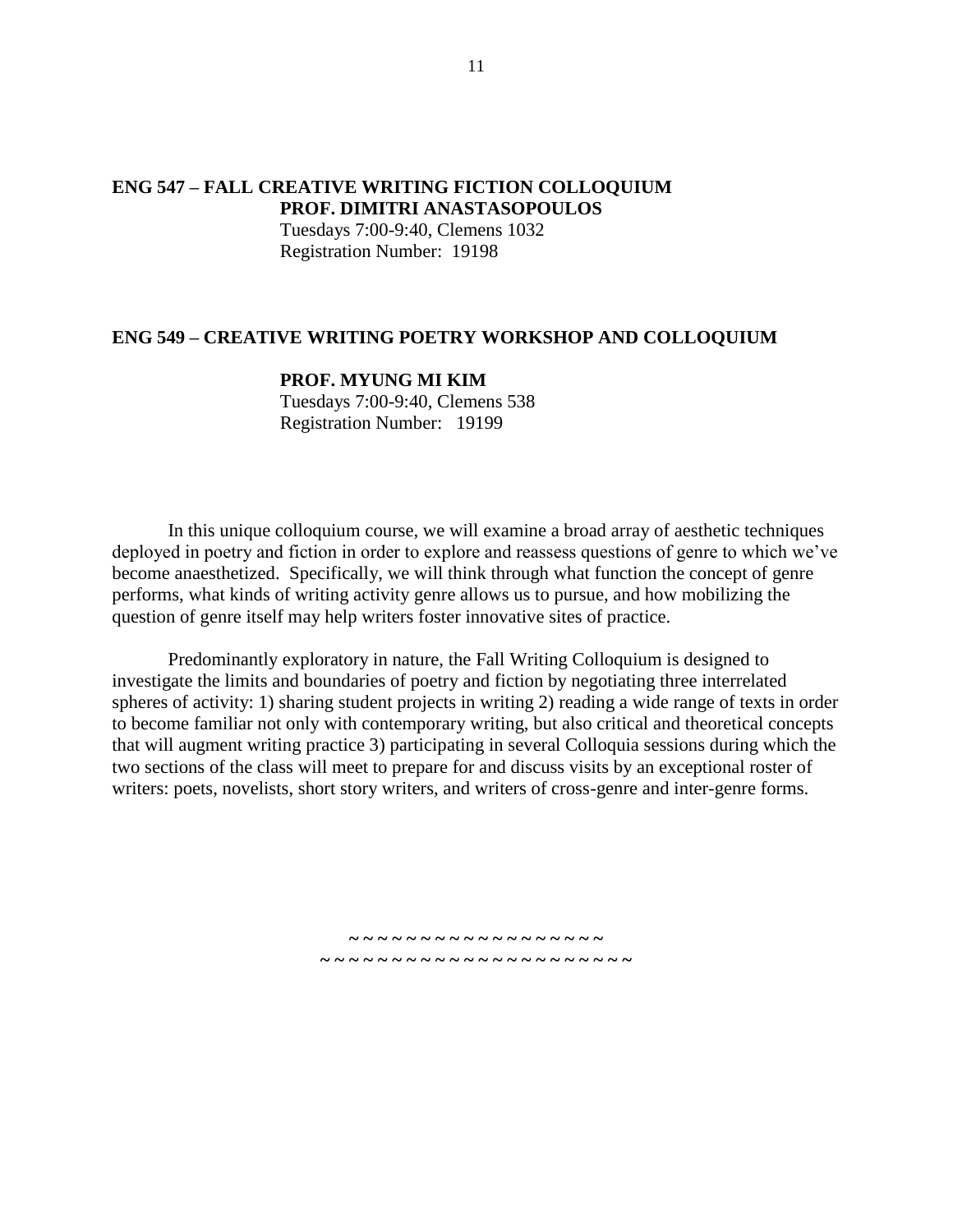## **ENG 583 – DOCUMENTS IN POETICS PROF. STEPHEN McCAFFERY** Wednesdays 12:30-3:10, Clemens 538 Registration Numbers: (A) 20100 (B) 20101

This course is designed to offer critical analyses of key texts and moments in the history of western poetics. In its diachronic trajectory it is designed to provide the framework of a discourse that can engage the contemporary through an ancestral series and perhaps help theorize a pragmatic archeology of the present. The seminar will be organized along Hazard Adam's fourfold division into mimetic, pragmatic, expressionist and objectivist approaches. This quadripartite scheme however will not be taken as a simple means of classification and certainly not as marking phases in some kind of critical evolution or "progress" in poetics, but rather as designating distinct, but not mutually exclusive, orientations within the majority of poetics we will discuss. Many will overlap; some will present one specific orientation as dominant. The readings are carefully selected from key moments in occidental poetics and will include the nature of the Hesiodic muse (as a theory of radical alterity), Plato's *Cratylus, Ion* and *Republic* Book X, Aristotle's *Poetics*, Horace, *Art of Poetry*, Aquinas and Dante on allegory, Sidney's *Apology for Poetry*, Longinus, Burke, Kant and Lyotard on the sublime, the mutating theories of the imagination (Hobbes through Coleridge), Blake (on Homer's poetry), Romantic theories (Schlegel, Keats, Shelley, Wordsworth) and nineteenth century (Emerson, Poe, Arnold, Mallarmé). Twentieth and twenty-first century thinkers to be explored will include Eliot, Valéry. Marianne Moore, Heidegger, Marinetti, Kruchenykh, Gertrude Stein, Charles Olson, Elaine Showalter, Rachel Blau DuPlessis and Hélène Cixous.

Students will be strongly encouraged to formulate situational judgments; these will be important in the study of poetics prior to the late twentieth century where cultural and historic factors of the time may circumscribe the range of certain statements, or provoke criticism on historically irrelevant grounds.

> **~ ~ ~ ~ ~ ~ ~ ~ ~ ~ ~ ~ ~ ~ ~ ~ ~ ~ ~ ~ ~ ~ ~ ~ ~ ~ ~ ~ ~ ~ ~ ~ ~ ~ ~ ~ ~ ~ ~**

**NB**. Depending on a student's choice of topic for a final paper this course will satisfy a distribution requirement.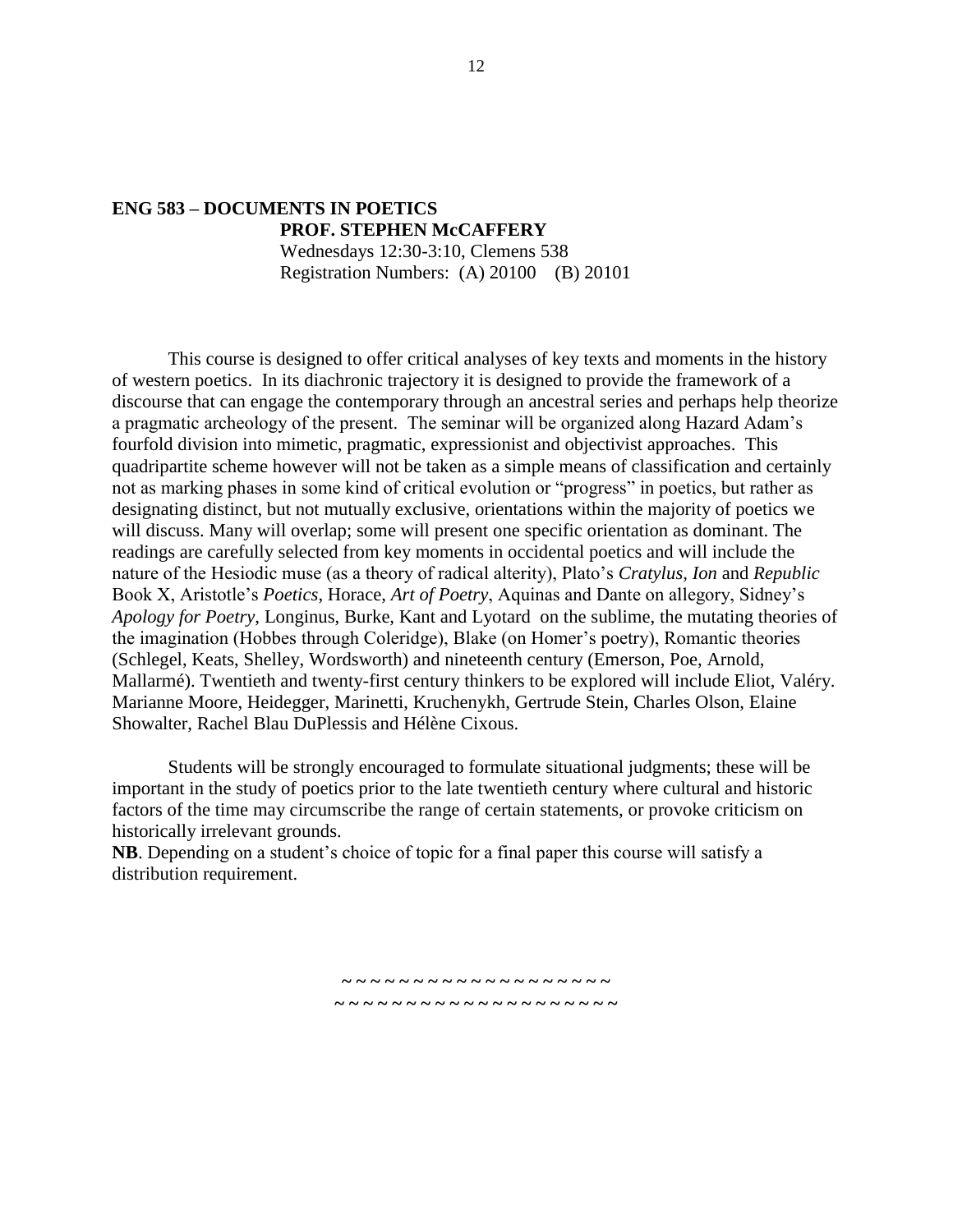## **ENG 585 – DELEUZE AND CINEMA**

**PROF. TANYA SHILINA-CONTE** Thursdays 4:00-6:40, CFA 112 Registration Numbers: (A) 22428 (B) 22433



*Gilles Deleuze's Alphabet Book***: Becoming-Deleuze, Post-Deleuzian Interventions, or What Can Deleuze Do For You?** 

"Perhaps one day this century will be known as Deleuzian," mused Michel Foucault in 1969, a declaration which Gilles Deleuze himself took as a joke. We can now ascertain without a grain of humor that Deleuze was one of the most important philosophers of the twentieth century and has had a far-reaching influence on the development of contemporary critical thought.



This seminar will provide a panorama of Deleuze Studies situated at the cutting edge of cultural theory and interdisciplinary thinking. We will engage with a multiplicity of Deleuzes, creating our own rhizomatic assemblages of his concepts at the intersection between Deleuze and Cinema, Deleuze and Postcolonial Theory, Deleuze and the Animal, Deleuze and Psychoanalysis, Deleuze and Art History, Deleuze and Feminism, Deleuze and Performance.

The first half of the seminar will be dedicated to Deleuze's seminal writings and

will offer a crash course in his terminology. You will each be asked to create one "lightning" talk," following "the three-minute theory" model, as we sort through key concepts of Deleuzian philosophy such as rhizome, nomadology, machine of faciality, body without organs, stuttering, assemblage, actual/virtual, smooth/striated space, societies of control, fold, movementimage/time-image, minor literature/minor cinema, becoming, and deterritorialization. We will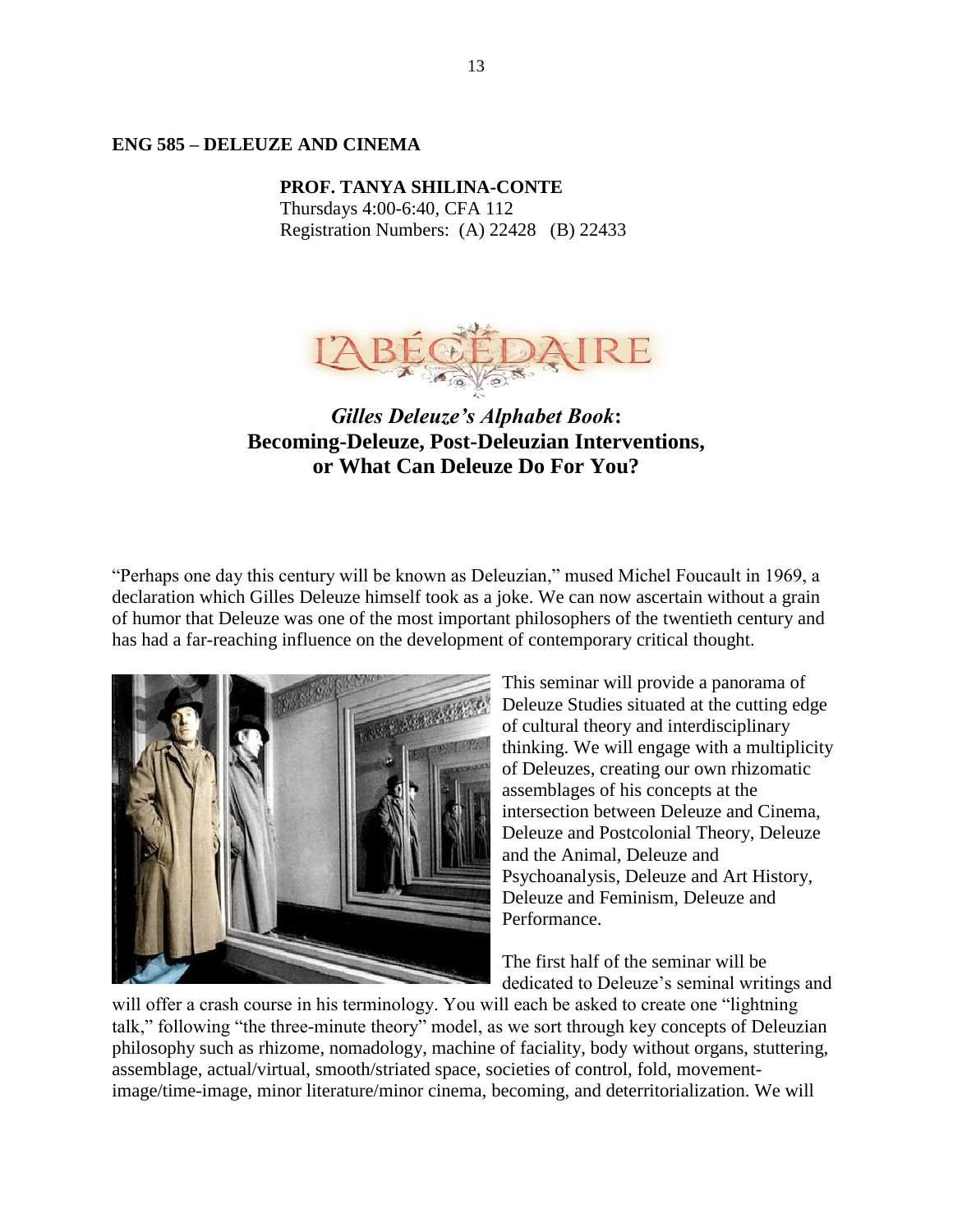then engage in a "conceptual personae" exercise, devised by Gregory Seigworth, creating new concepts out of existing ones.

Additionally, at the end of each class you will be introduced to "the letter of the day," as we screen episodes from *Gilles Deleuze from A to Z* (*L'Abécédaire de Gilles Deleuze*, 1988-89). Alternatively known as *Gilles Deleuze's Alphabet Book,* this French television program is a series of conversations between Deleuze and Claire Parnet, in which a letter of the alphabet is associated with a word, from A (as in Animal) to  $Z$  (as in Zig-zag). These conversations were recorded when Deleuze was already terminally ill and the film was shown publicly only after his death.

The second part of the course will be dedicated to an exploration of various topics in and around Deleuze Studies, which, in direct or oblique ways, will build upon the ideas explored in the first half of our seminar. This will offer an occasion to engage with recent books by post-Deleuzians or works in dialogue with Deleuze's legacy. At the beginning of the semester I will ask you to choose one book from the list, which you will then read and annotate. You will be asked to give a presentation on the book and assign one chapter to the other students in class. Examples of the books may include Andrew Culp, *Dark Deleuze*; Réda Bensmaïa, *Gilles Deleuze, Postcolonial Theory, and the Philosophy of Limit*; Laura Cull, ed. *Deleuze and Performance;* Sjoerd van van Tuinen and Stephen Zepke, ed. *Art History after Deleuze and Guattari*; Mark Halsey, *Deleuze and Environmental Damage;* Hannah Stark, *Feminist Theory After Deleuze;* David Savat and Tauel Harper, *Media After Deleuze;* Hannah Stark and Jonathan Roffe, ed. *Deleuze and the Non/Human*; David Martin-Jones and William Brown, ed. *Deleuze and Film*, Ridvan Askin, *Narrative and Becoming,* etc.

The final short section of the seminar will focus on videographic criticism, providing a creative approach on how to engage with theory, including Deleuzian theory, in the digital age. As part of our class, there will be a special lecture and workshop offered by Professor Tracy Cox-Stanton (Savannah College of Art and Design), a scholar and practitioner of videographic criticism as a new form of audiovisual writing. In the culmination of our investigation, I will ask you to focus on your field of study in the seminar paper, weaving strands of Deleuzian philosophy into your own explorations. To put it simply, our seminar will pose the question: "What can Deleuze do for you?" and ask you to devise your own ways of becoming-Deleuze.

"To think is to experiment," Gilles Deleuze and Félix Guattari declared. This seminar will engage innovative formats in accord with Deleuzian precepts of collective assemblage, principles of becoming, multiplicity, and philosopher's work in the creation of new concepts. Be prepared to engage your creativity and curiosity, resisting and bending accepted models of thought, hierarchical systems, habitual modes of being, and conventional forms and practices, including that of a traditional graduate seminar. This performative way of experimentation is deeply commensurate with the Deleuzian force of invention, which defies the affirmation of existing identities or stable discourses. This course is intended for graduate students in any department at any level interested in Deleuze and his contribution to contemporary theoretical debates, as well as in the application of his system of thought to their own field of study.

14

**~ ~ ~ ~ ~ ~ ~ ~ ~ ~ ~ ~ ~ ~ ~ ~ ~ ~ ~ ~ ~ ~ ~ ~ ~ ~ ~**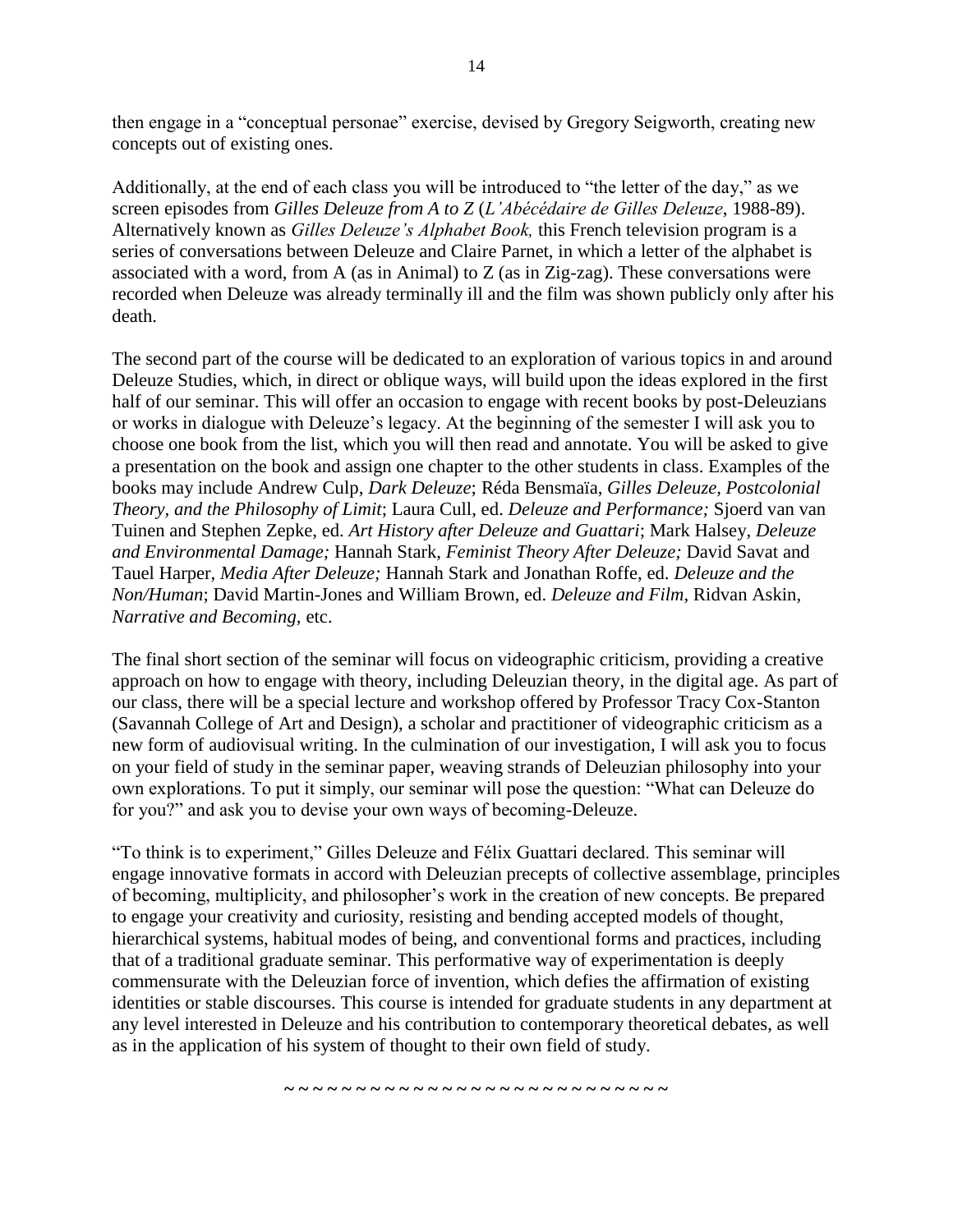## **ENG 599 – PRACTICUM IN TEACHING**

**PROF. JASON MAXWELL** Wednesdays 3:30-6:10, Clemens 1032 Registration Number: 20380

This course is designed to support and develop Teaching Assistant pedagogy in the composition program at UB. The course will examine foundational and contemporary scholarship and research in rhetoric and composition that addresses first-year composition pedagogy. The course will serve as a form for the discussion of classroom practices and issues as they arise during the semester and situate those discussions within the context of composition theory. We will investigate the historical development of first-year composition, the current debates regarding such courses, and the potential futures of writing instruction.

> ~ ~ ~ ~ ~ ~ ~ ~ ~ ~ ~ ~ ~ ~ ~ ~ ~ ~ ~ ~ ~ ~ ~ ~ ~ ~ ~ ~ ~ ~ ~ ~ ~ ~ ~ ~ ~ ~ ~ ~ ~ ~ ~ ~ ~ ~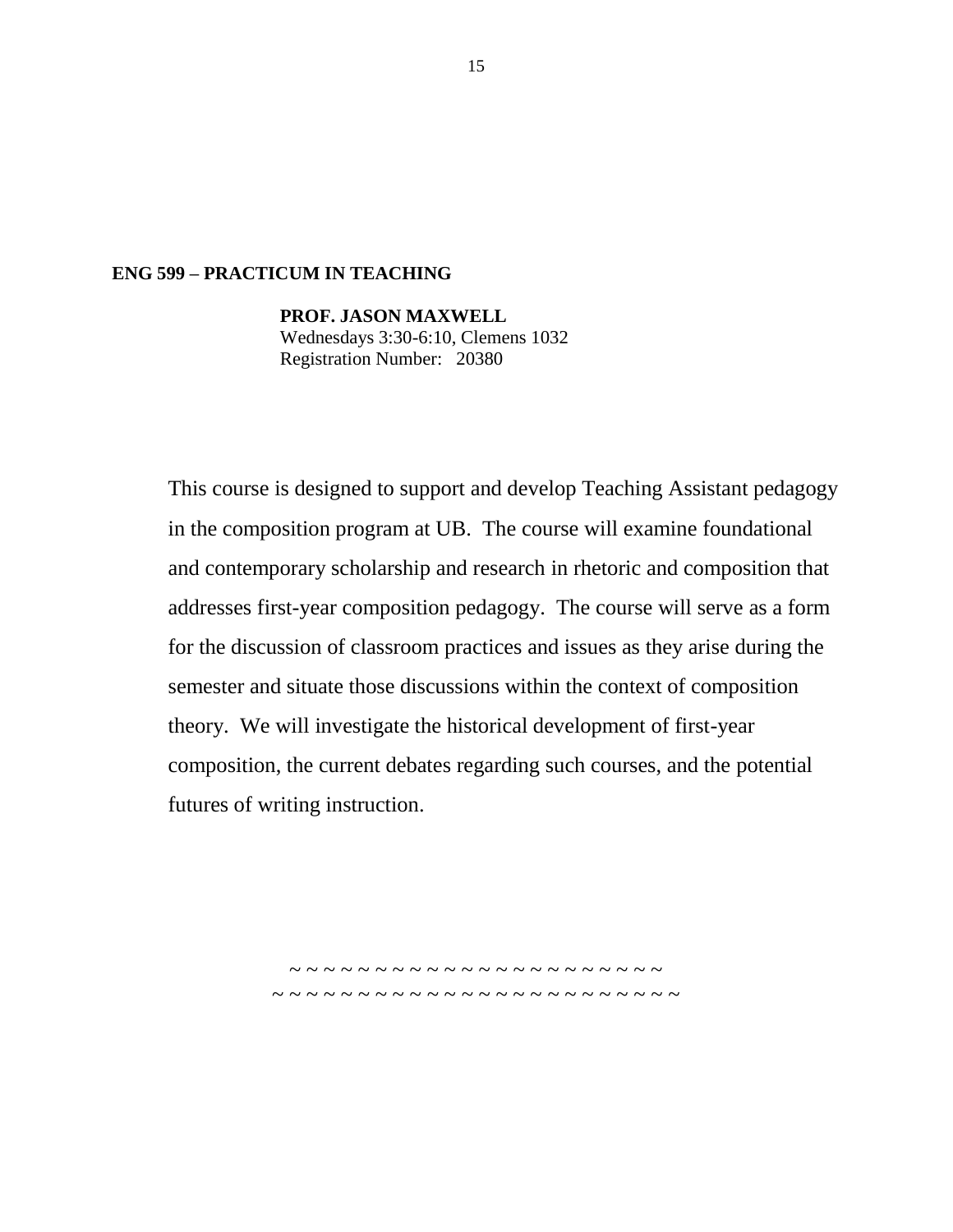#### **ENG 609 – THEORY OF AMERICAN LITERATURE PROF. KENNETH DAUBER**

Thursdays 12:30-3:10, Clemens 1032 Registration Numbers: (A) 21922 (B) 21934

This course is designed to give you a roadmap of the variety of ways of talking about classic American literature as they have been laid out since the field came into existence as a field and through to the current moment. We will read major texts of the ante-bellum period in tandem with a variety of secondary books by influential critics. The idea is to take a secondary text that constructs its canon and a primary text central to that construction and read them for attunements and gaps, for what gets established and disestablished, what gets opened up and what closed off.

We will read works of cultural criticism, ordinary language criticism, deconstruction, feminism, historicism—some oldies (like D.H. Lawrence's *Studies in Classic American Literature* or Leslie Fiedler's *Love and Death in the American Novel*), some relative newies (Donald Pease on cultural critique), some in between (Russ Castronovo reading against the liberal American subject, Stanley Cavell reading Thoreau and Emerson, Jane Tompkins reading sentimental literature, Skip Gates on African-American Literature), some as yet to be determined. The list will be chosen on the basis of what seems current, what seems enduring, and what I haven't read yet but meant to because it seems promising.

Primary texts will include Benjamin Franklin's *Autobiography* (you will be surprised), *Uncle Tom's Cabin* along with some slave narratives (Douglass and Jacobs), some Hawthorne (*The House of the Seven Gables,* because nobody really likes it, and why nobody does is especially revealing), Melville (especially *Pierre,* which people generally like for the wrong reasons), a few of Emerson's best, and a couple of earlier American novels (like Charles Brockden Brown's *Wieland* and Cooper's *The Prairie*).

By the end of the course, if you are faithful, you will have an extraordinary sense of how the founding period in American literature lays itself out, what the debates about it are, what works and what doesn't and to what extent. I tend to have opinions about such matters. The course is designed to enable you to form your own (hopefully different) opinions, as well, which you will be able to try out in presentations and class discussion.

> ~ ~ ~ ~ ~ ~ ~ ~ ~ ~ ~ ~ ~ ~ ~ ~ ~ ~ ~ ~ ~ ~ ~ ~ ~ ~ ~ ~ ~ ~ ~ ~ ~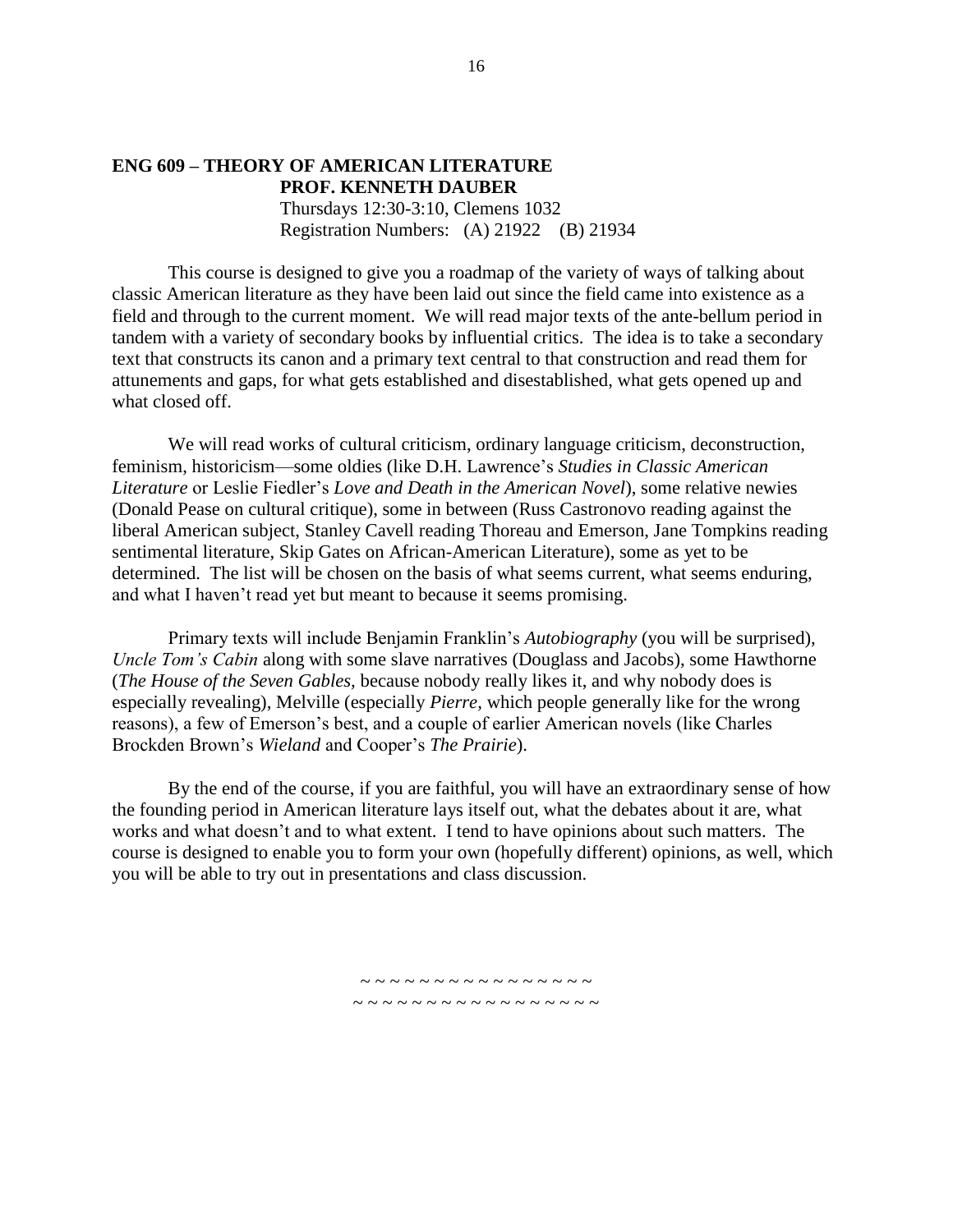## **ENG 610 – HISTORIES OF THE FUTURE PROF. CARLA MAZZIO** Tuesdays 3:30-6:10, Clemens 436 Registration Numbers: (A) 23542 (B) 23543

What concepts of the future might have been available to Shakespeare and his contemporaries? And how might our examination of ideas about futurity impact our own history and criticism of the period? This graduate seminar will examine the various modes of imagining time and futurity embedded in (and around) Shakespeare's poetry as well as his histories, tragedies and romances as they moved from forms and practices of prophecy and providence to contemplation of the inevitability of either progress or apocalypse. Focusing on how the future was constructed and projected, who and what it included and excluded, and how theories of futurity produced competing temporalities related but not limited to the sacred, the coeval and the linear, will illuminate the many modes of historical and planetary consciousness available to early modern denizens that continue to influence our own.

Futurity can come in all shapes, sizes and senses of duration. With recent attention to queer temporalities, untimely matters, polychromic cultures and other twists and turns of historical and historiographic time, we need not imagine histories of futurity to have worked in a single or straightforward direction. Nor need we imagine futurity in terms of clock, calendric, generational, or liturgical time, although this course welcomes innovative approaches to each of these things. This course aims to encourage new approaches to Shakespeare that are as speculative, conjectural, and imaginative even or especially as they work toward new ways of historicizing the future in the "age" of Shakespeare—or in relationship to theatrical or critical approaches to Shakespeare.

We will begin by considering literature's potential purchase on the not-yet-known, with an initial focus on selected Sonnets in light of early modern and recent theories about poetics, possibilities, potentiality, and reproductive futurity. We will then move on to consider various plays in light of questions of affect and futurity, occult and scientific imaginations, catastrophe and eschatology, ecological speculation, grammatical units and philosophical questions, physics and the afterlife, culture of *memento mori* (the memory of one's own death) and other poetic, dramatic and cultural forms of "looking ahead" or, in more general terms, representing imminence. Our plays are likely to include *Hamlet, Othello, Macbeth, Antony and Cleopatra, King Lear, Timon of Athens, The Winter's Tale, The Tempest* and *Henry VIII.* Our syllabus will likely shift after our first meeting in order to accommodate special interests of seminar members, but requirements include weekly writing, regular class participation, and a final research paper and presentation. We will work with a "teaching" text that has digital/multimedia components that I hope to discuss as we consider the future of Shakespeare in another sense: *The Norton Shakespeare, 3rd Edition* specifically, ed. Stephen Greenblatt. This text will be available at the bookstore on North Campus—if you purchase it used online or elsewhere, do make sure it comes with a code for digital access. All other materials will be provided by me (as class handouts, course packs, emailed documents, or links posted on our course website).

> ~ ~ ~ ~ ~ ~ ~ ~ ~ ~ ~ ~ ~ ~ ~ ~ ~ ~ ~ ~ ~ ~ ~ ~ ~ ~ ~ ~ ~ ~ ~ ~ ~ ~ ~ ~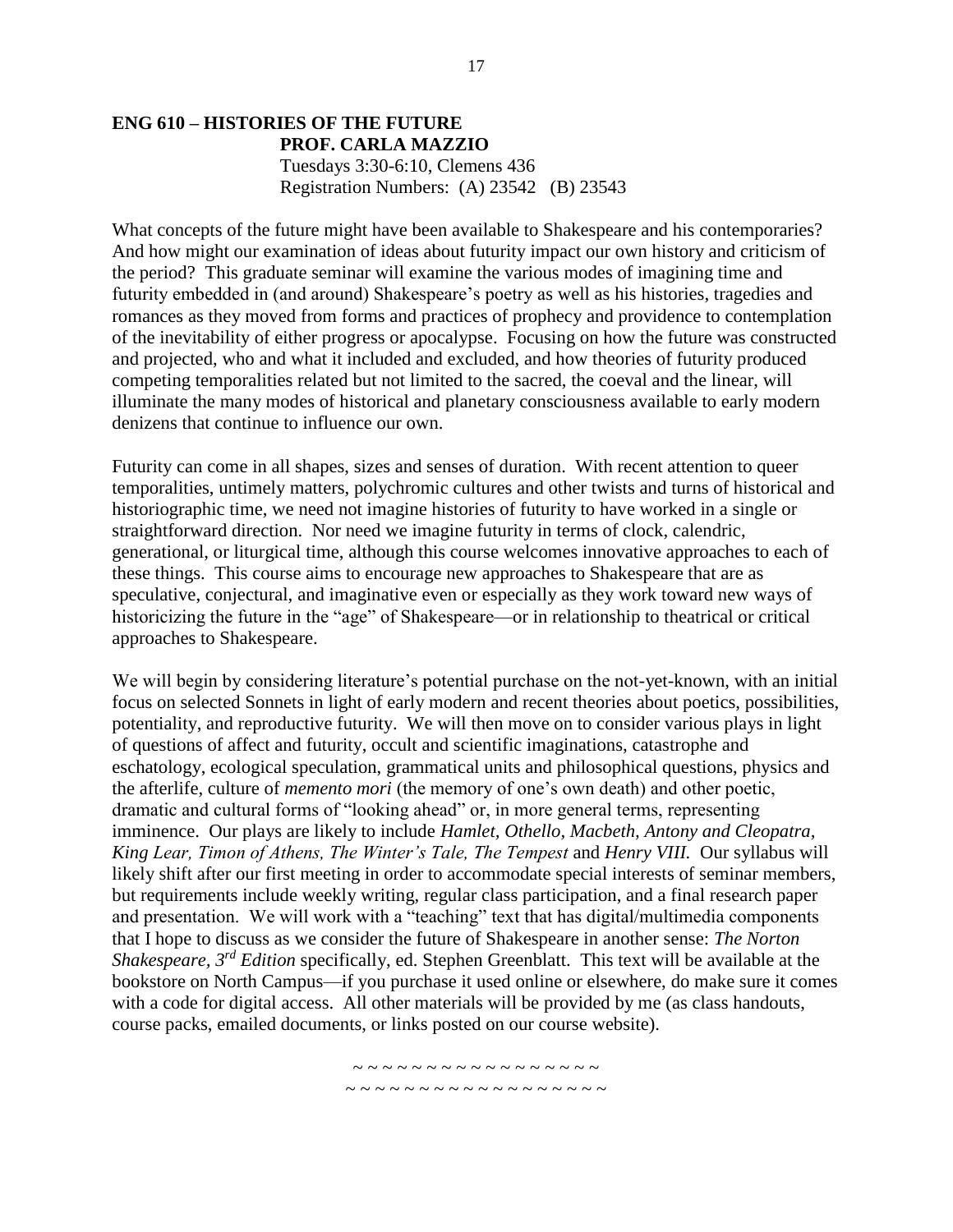## **ENG 653 – NATURE AND WORK PROF. ELIZABETH MAZZOLINI**

#### Tuesdays 12:30-3:10 Registration Numbers: (A) 23544 (B) 23545 Clemens 1032

The concepts of "nature" and "work" would seem to be anathema to each other, if they were ever even considered together. "work" is often understood as an entirely cultural phenomenon, perhaps even a Western industrial phenomenon, not even applicable to all humans. "Nature" typically points to entities (trees, whales, rocks, bacteria) that do not work per se, but that are exploited in the course of human work. Looked at from a certain perspective, we got into the climactic trouble we are currently in precisely because of work, a term that commonly connotes human ingenuity applied to passive nature. Meanwhile, amidst this climatic trouble, it is the work that is meant to provide security also introduces precarity. To complicate matters even further, those who are in the position to communicate most urgently and movingly about environmental matters must often do so via work that is environmentally costly (such as consumerism). Within English and other humanities departments, our work, broadly, is to students) and comment on the arguments of others (student papers, visiting scholars' presentations, seminar readings). This class uses the cycles of argumentative production and production and consumption of arguments about climate change in the wider world, noting how each draw on ideologies, take the shape of narratives, and deploy rhetoric (all objects of study in English). In turn, we will gain insight into the ideologies, narratives and rhetoric that circulate within English departments, and consider their implications for environmentalist sentiment and action.

A constellation of readings will help us make sense of how these issues can be understood within work in English as well as about work in English. Feminist theories of materialism help join terms that have historically been mutually exclusive. Ecocriticism articulates the ways that even our most valuable analytic tools are shaped by ideologies predicated on, for example, oil culture. Recent Marxist and post-Marxist criticism reframes the idea of work in general and in English departments in particular, and questions its seeming inherent value and bases in accumulation and virtue. Literature, essays, memoirs and newspaper stories offer narratives that, once assigned the status of an archive, allow for a coherence that looks forward as much as it organizes the past. So, through an exploration of primary and secondary sources, we will look carefully at what it means to do work in English studies and how that work relates materially, ideologically and analytically to the exploitation of finite resources. We will look at the narrative-creating work of the poor and working class in seeking environmental justice, as well as more bourgeois and petit bourgeois forms of work, in an attempt to see how reframed ideas of work and nature might be mutually engaged to arrive at, if not a solution to the above conundrums, at least a détente in which productive narratives and analyses can be produced for the benefit of multiple audiences and publics.

Student projects will include an archive plan, a paper proposal, and, for those taking the course intensively, a seminar paper.

Readings will all be contemporary, but from a broad range of genres, including literature (novels) and memoirs, as well as academic essays and books on topics historical, literary and theoretical. Authors re likely to include Don DeLillo, Indra Sinha, Richard Powers, Stephanie Lemenager, Evan Watkins, Rob Nixon, Stacy Alaima, Amitav Ghosh, Kathi Weeks, and others.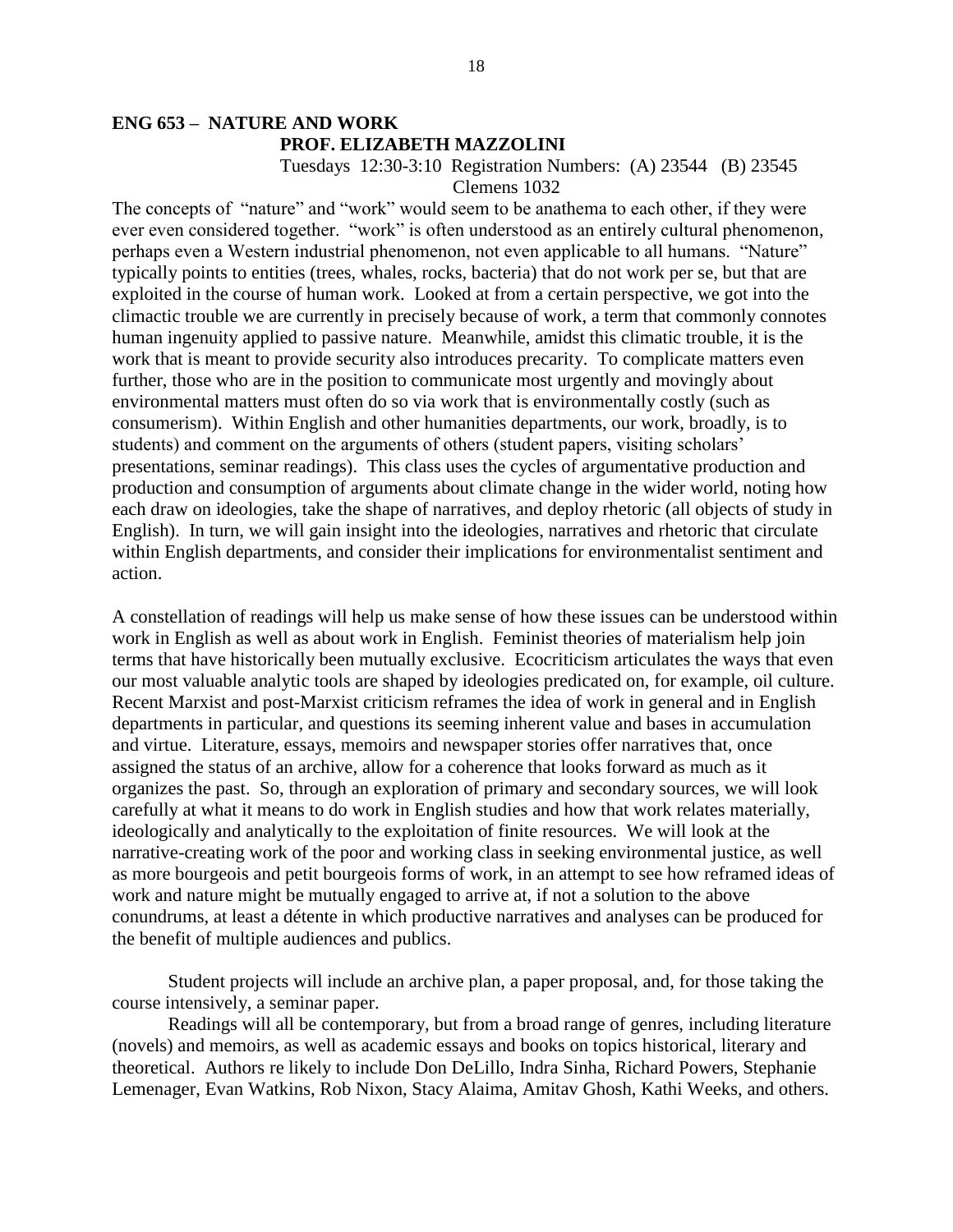### **ENG 653 – ANXIETY: AT THE CROSSROADS**

#### **PROF. STEVEN MILLER**

Fridays 12:30-3:10, Clemens 1032 Registration Numbers: (A) 23546 (B) 23547

This seminar offers students the opportunity to address the experience of anxiety at crossroads of psychoanalytic theory and practice, philosophy, theology, politics, visual and performing arts. The question of anxiety—or rather, the questions raised by the experience of anxiety—are central to philosophical enterprises that seek to dislodge thinking from consciousness and scientific objectivity. Philosophers such as Kierkegaard, Heidegger, and Derrida turn to anxiety as an affect that is always more than an affect (but something more like mood, attunement, tonality, *Stimmung*) because it does not merely invade the body but constitutes a spatiotemporal relation to the world. For much the same reason, anxiety plays a pivotal role in psychoanalytic theory and practice of Freud, Klein, and Lacan. Even if these authors share the basic assumption that anxiety is a mode of openness, however, they radically diverge when it comes to determining what it opens toward—or even whether it opens toward something that can be characterized as a *what* (as opposed to a *who* or merely an *it* or a *that*). Birth, death, castration, the mother, the object, the other. The primary text for the seminar will be Lacan's *Seminar X: Anxiety*. Before delving into Lacan, however, we will all-too-briefly acquaint ourselves with the central writings of Kierkegaard, Freud, and Klein on anxiety; and, along the way, we will do a host of readings in the margins of Lacan's seminar that make it possible to expand the scope of our central concerns into contemporary psychopathology, aesthetics, and politics. Issues that we will consider at some length will include the role of anxiety in the psychoanalytic clinic, anxiety and sexual difference, the relationship between anxiety and other basic affects such as depression and shame, anxiety and sublimation, anxiety and historicity, different techniques of the body as socially viable responses to anxiety.

> **~ ~ ~ ~ ~ ~ ~ ~ ~ ~ ~ ~ ~ ~ ~ ~ ~ ~ ~ ~ ~ ~ ~ ~ ~ ~ ~ ~ ~ ~ ~ ~ ~ ~ ~ ~ ~ ~ ~ ~**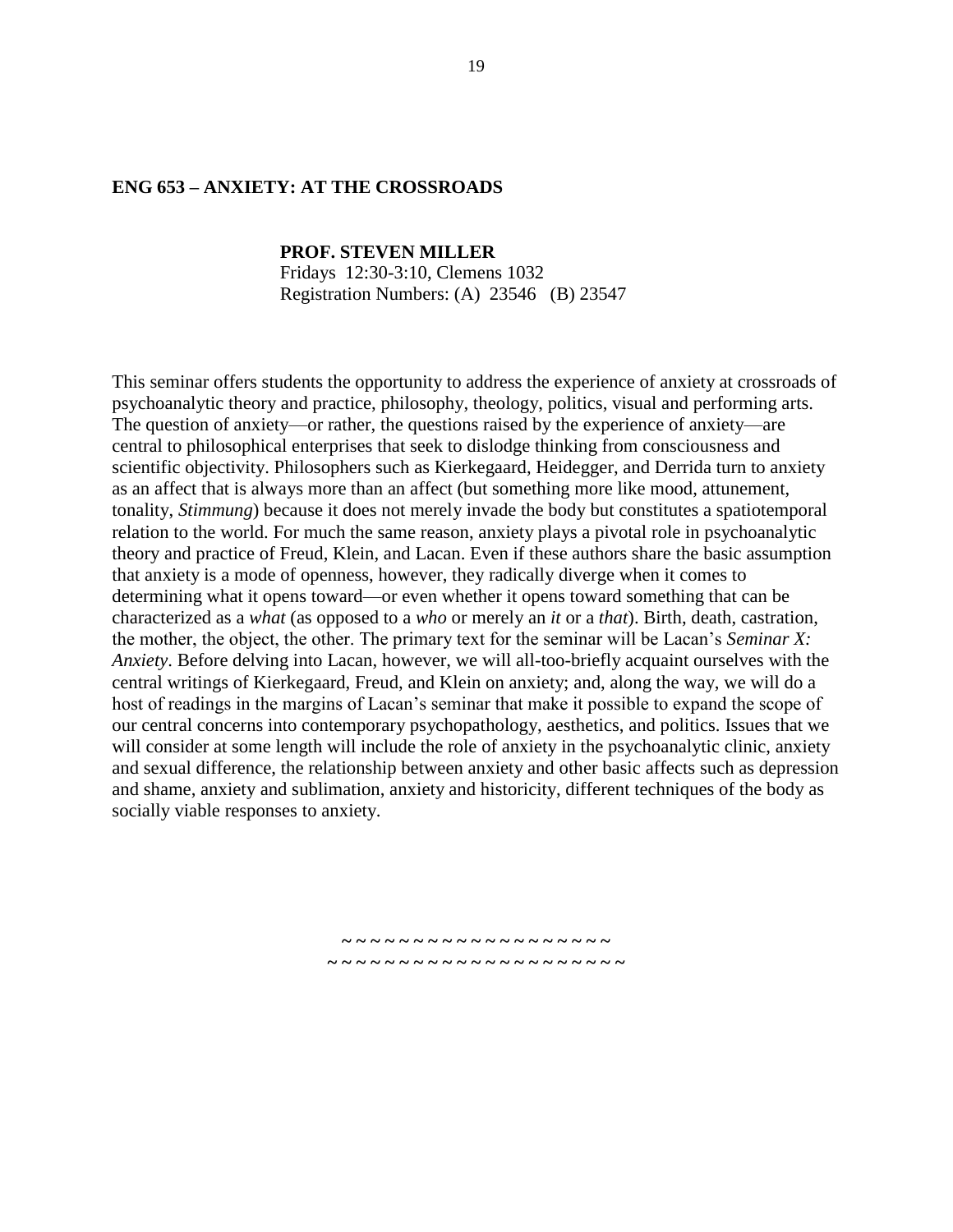## **ENG 690 – THE HOAX WORKSHOP: Alternative Facts, Fictional Awareness & the Information Wars (a Seminar-Workshop on Narrative Theory & Performative Language)**

### **PROF. CHRISTINA MILLETTI**

Wednesdays 7:00-9:40, Clemens 538 Registration Numbers: (A) 21935 (B) 21936

This seminar-workshop will engage recent studies above the use of fictional narratives in sociopolitical domains: specifically, we will look at the predicament of literary fiction in a political and economic landscape that has become increasingly fictionalized itself. At a moment when fraudulent narratives increasingly exert magnetism over public discourse, and policy decisions themselves, literary fiction finds its natural domain, the unreal world, colonized. By examining narratives that have been influenced by "spin," propaganda, alternative facts, plagiarism, imposture, and double speak, we will try to localize mechanisms or strategies that offer paths of resistance toward what David Castillo and Bill Egginton call "fictional awareness."

The history of literary hoaxing presents a context and baseline (in kind and degree) against which we might evaluate the current crisis of fiction. After evaluating a selected sample of such narratives (for instance: JG Ballard's Ronald Regan pamphlet, ,Laura Albert's transgender character "LeRoy," the Soakal Hoax, and Rachel Dolezal's identity theft, among others), we will move on to discuss the role fiction plays in our current alter-factional moment. How can fiction respond, if it can respond, to a public sphere saturated by fictionalized facts? How has our understanding of the hoax, as "intentional deception," been amended or amplified in this postfictional moment? How might literary fiction help us "read" the everyday fictions that have become a "matter of fact?"

Fundamentally, this class will offer grounding coursework in narrative theory: we will investigate how fictional, performative, and ordinary language operate differently from one another. After addressing current shifts in past paradigms, this course will then invite students to respond critically and/or creatively through related papers/projects.

> ~ ~ ~ ~ ~ ~ ~ ~ ~ ~ ~ ~ ~ ~ ~ ~ ~ ~ ~ ~ ~ ~ ~ ~ ~ ~ ~ ~ ~ ~ ~ ~ ~ ~ ~ ~ ~ ~ ~ ~ ~ ~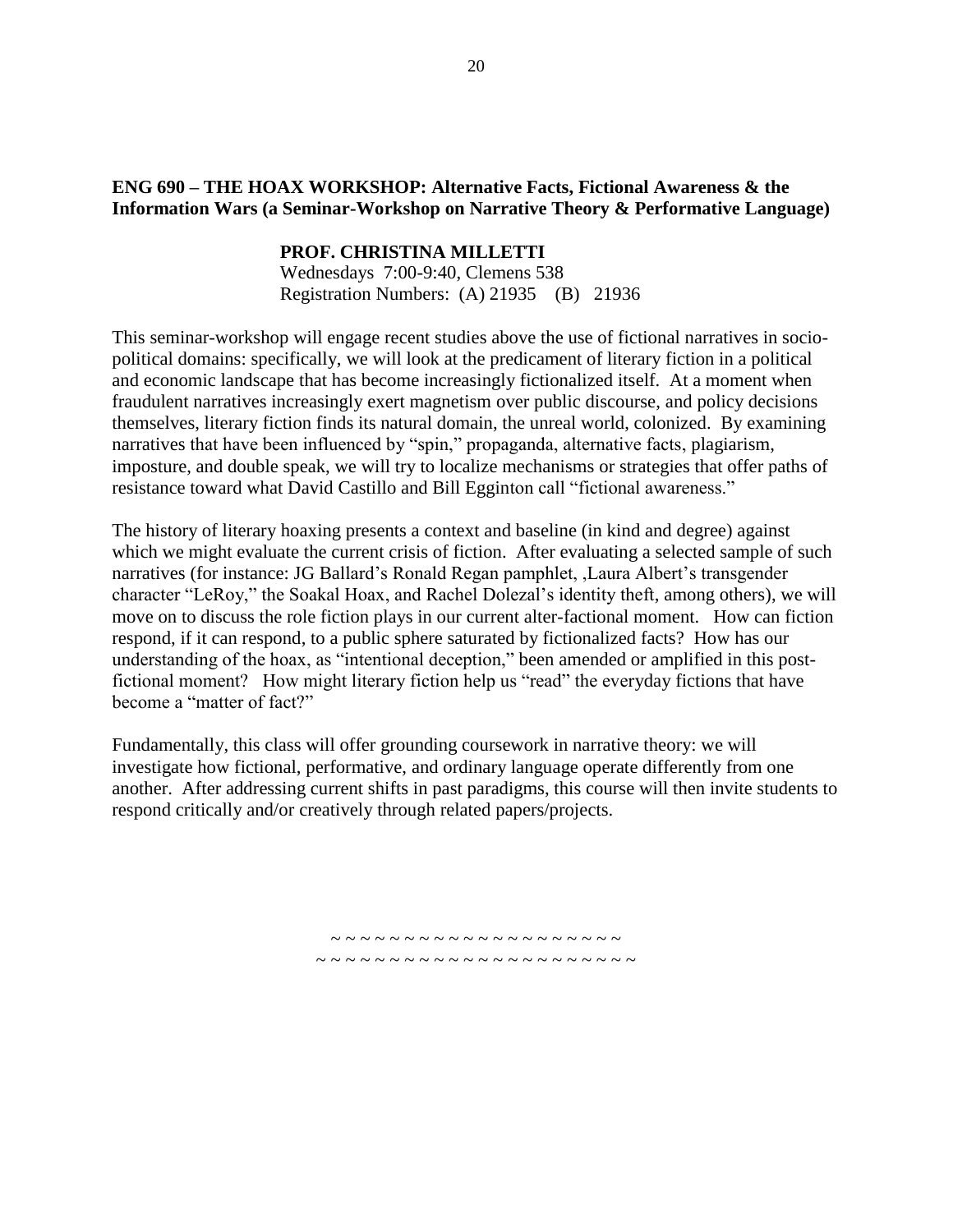### **ENG 706 – PUBLICATION WORKSHOP PROF. RUTH MACK** Tuesdays 12:30-3:10, Clemens 538 Registration Number: 24011

or

**ENG 706 – PUBLICATION WORKSHOP PROF. JOSEPH VALENTE** Thursdays 3:30-6:10, Clemens 1032 Registration Number: 24012

In this workshop, students will rework a paper (typically a seminar paper) for Publication. The workshop will help students to identify an appropriate journal for her or his work. It will then assist in the tailoring of the project for the format and focus of that publication. It will also offer guidance in the key characteristics of a successful submission. The workshop will feature several group meetings at the beginning of the semester and then regular consultations with the instructor for the remainder of the semester.

Note: This workshop is open to 3<sup>rd</sup> year students only.